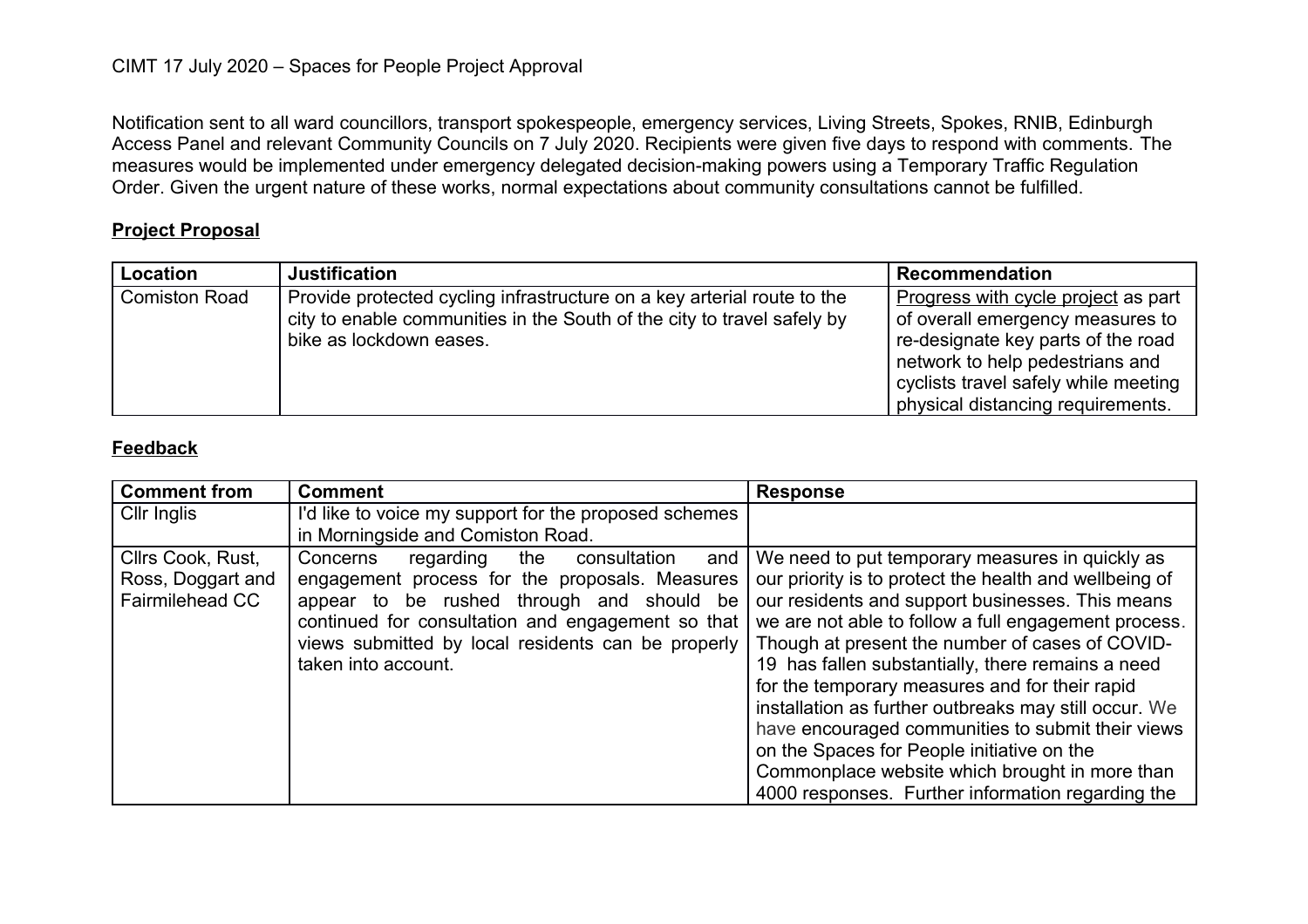|                    |                                                                                                                                                                                                                                                                                                                                                                                                                                                                                                                                                                                                                                                                                                                                                                                                        | Spaces for People Programme is available on the<br>Council's website at<br>www.edinburgh.gov.uk/spacesforpeople                                                                                                                                                                                                                                                                                                                                                                                                                                                                                                                                                      |
|--------------------|--------------------------------------------------------------------------------------------------------------------------------------------------------------------------------------------------------------------------------------------------------------------------------------------------------------------------------------------------------------------------------------------------------------------------------------------------------------------------------------------------------------------------------------------------------------------------------------------------------------------------------------------------------------------------------------------------------------------------------------------------------------------------------------------------------|----------------------------------------------------------------------------------------------------------------------------------------------------------------------------------------------------------------------------------------------------------------------------------------------------------------------------------------------------------------------------------------------------------------------------------------------------------------------------------------------------------------------------------------------------------------------------------------------------------------------------------------------------------------------|
| <b>Cllr Webber</b> | Demonstrating how existing networks connect with<br>these additional emergency measures will help<br>identify those that are required.                                                                                                                                                                                                                                                                                                                                                                                                                                                                                                                                                                                                                                                                 | This project will connect to another Spaces for<br>People project between Greenbank Crossroads and<br>the Meadows which will run along quiet streets<br>parallel to Morningside Road. Designs for this<br>scheme are in development and will be brought to<br>notification shortly.                                                                                                                                                                                                                                                                                                                                                                                  |
| <b>Cllr Ross</b>   | am concerned that these proposals for cycle lanes<br>Pentland Terrace and Buckstone Terrace (Comiston<br>Road) may be unsafe and could cause issues for all<br>users - emergency vehicles, pedestrians, residents,<br>bus users, cyclists and motorists. My concerns on<br>safety are principally<br>1. residents accessing their homes and<br>driveways may have to cross the cycle lane,<br>either on foot or in a car, potentially leading to<br>conflicts with cyclists;<br>2. residents boarding and alighting from buses<br>on the route would require to cross the cycle<br>lane. Would cyclists travelling downhill at<br>speed be expected to stop and wait until all<br>passengers were safely on and off the bus?<br>Any misunderstandings could put pedestrians<br>and cyclists in danger. | The scheme has been subject to a Designers Risk<br>Assessment and will be subject to safety audits.<br>All layouts are approved under Edinburgh Street<br>Design Guidance, including the need to access<br>parking and bus stops across a cycleway. These<br>are common arrangements in many parts of the UK<br>and Europe and are in line with the design<br>proposals for key cycle routes under development in<br>Edinburgh, eg: City Centre West to East Link and<br>Meadows to George Street.<br>Cyclists will be required to give way to pedestrians<br>boarding/alighting bus stops and this will be made<br>clear with the road markings at these locations. |
| <b>Cllr Ross</b>   | Traffic congestion would almost certainly increase if<br>the cycle lanes result in a narrower roadway and<br>restrict the use of the bus lane for buses, thereby<br>increasing congestion, pollution and journey times for                                                                                                                                                                                                                                                                                                                                                                                                                                                                                                                                                                             | There is no impact on bus lanes, or approach lanes<br>to signalised junctions as a consequence of this<br>scheme. Generally at present Comiston Road has<br>two usable running lanes due to the outer lanes                                                                                                                                                                                                                                                                                                                                                                                                                                                          |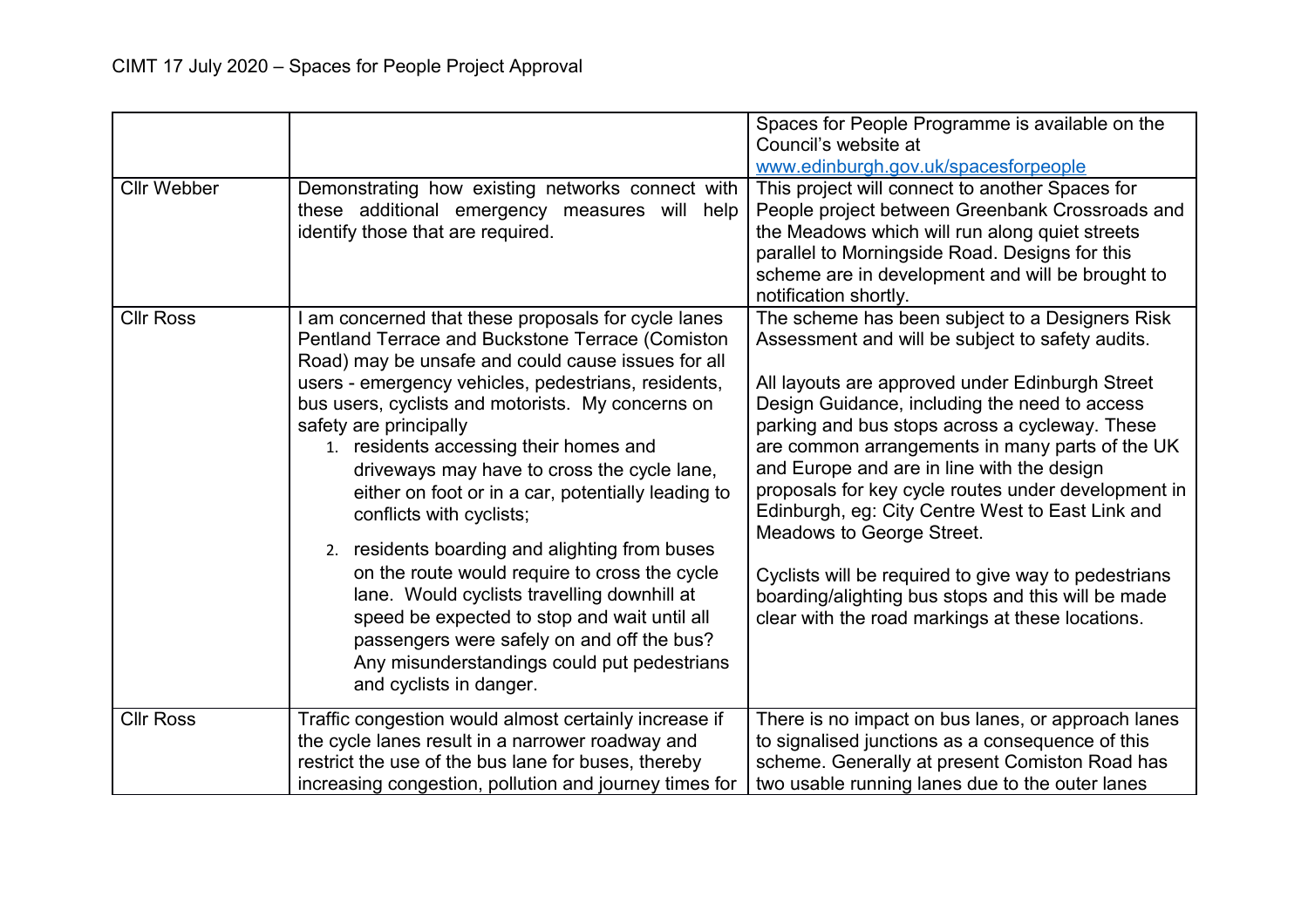|                    | all.                                                                                                                                                                                                                                                                                                                                                                                                                                                                                                                                | being used for parking.                                                                                                                                                                                                                                                                                                                                                                            |
|--------------------|-------------------------------------------------------------------------------------------------------------------------------------------------------------------------------------------------------------------------------------------------------------------------------------------------------------------------------------------------------------------------------------------------------------------------------------------------------------------------------------------------------------------------------------|----------------------------------------------------------------------------------------------------------------------------------------------------------------------------------------------------------------------------------------------------------------------------------------------------------------------------------------------------------------------------------------------------|
| <b>Cllr Ross</b>   | The Council has already agreed to reduce the speed<br>limit on the road from 40mph to 30mph. This would<br>greatly improve safety for all. Please can you<br>implement the speed limit reduction before or at the<br>same time as any other changes?                                                                                                                                                                                                                                                                                | The speed limit will be reduced as part of these<br>proposals.                                                                                                                                                                                                                                                                                                                                     |
| <b>Cllr Ross</b>   | What data have you gathered that points to this<br>scheme as a solution?                                                                                                                                                                                                                                                                                                                                                                                                                                                            | These proposals are required to both enable those<br>who have taken up cycling during lockdown to<br>continue cycling, and also to provide a sustainable<br>alternative to Public Transport while public transport<br>capacity remains limited in order to avoid significant<br>impacts were these journeys all to switch to car<br>based transport.<br>Numerous suggestions to include segregated |
|                    |                                                                                                                                                                                                                                                                                                                                                                                                                                                                                                                                     | cycleways on this road were made on the council's<br>commonplace website, and many letters of support<br>have been received as a result of this notification.                                                                                                                                                                                                                                      |
| <b>Cllr Webber</b> | At present the road is very wide and there is more<br>than enough space for cyclists to travel safely.<br>Many people have commented that the road is wide<br>enough to accommodate safe cycling and with the                                                                                                                                                                                                                                                                                                                       | The need to move out past parked cars and<br>stopped buses constitutes a hazard for people<br>cycling which this project will address.                                                                                                                                                                                                                                                             |
|                    | speed reduction to 30mph that this will be further<br>enhanced. The numbers of people using the<br>pavements, which again are generally wide enough<br>to allow social distancing lead us to believe that that<br>these measures are disproportionate to tackle and<br>manage the need now and in the future. The<br>proposals show themselves completely at odds with<br>the fact that our city now faces an unprecedented<br>economic crisis, borne from the public health<br>situation. And taking a more pragmatic view, we are | The speed limit will be reduced to 30mph.<br>These proposals are required to both enable those<br>who have taken up cycling during lockdown to<br>continue cycling, and also to provide a sustainable<br>alternative to Public Transport while public transport<br>capacity remains limited in order to avoid significant<br>impacts were these journeys all to switch to car<br>based transport.  |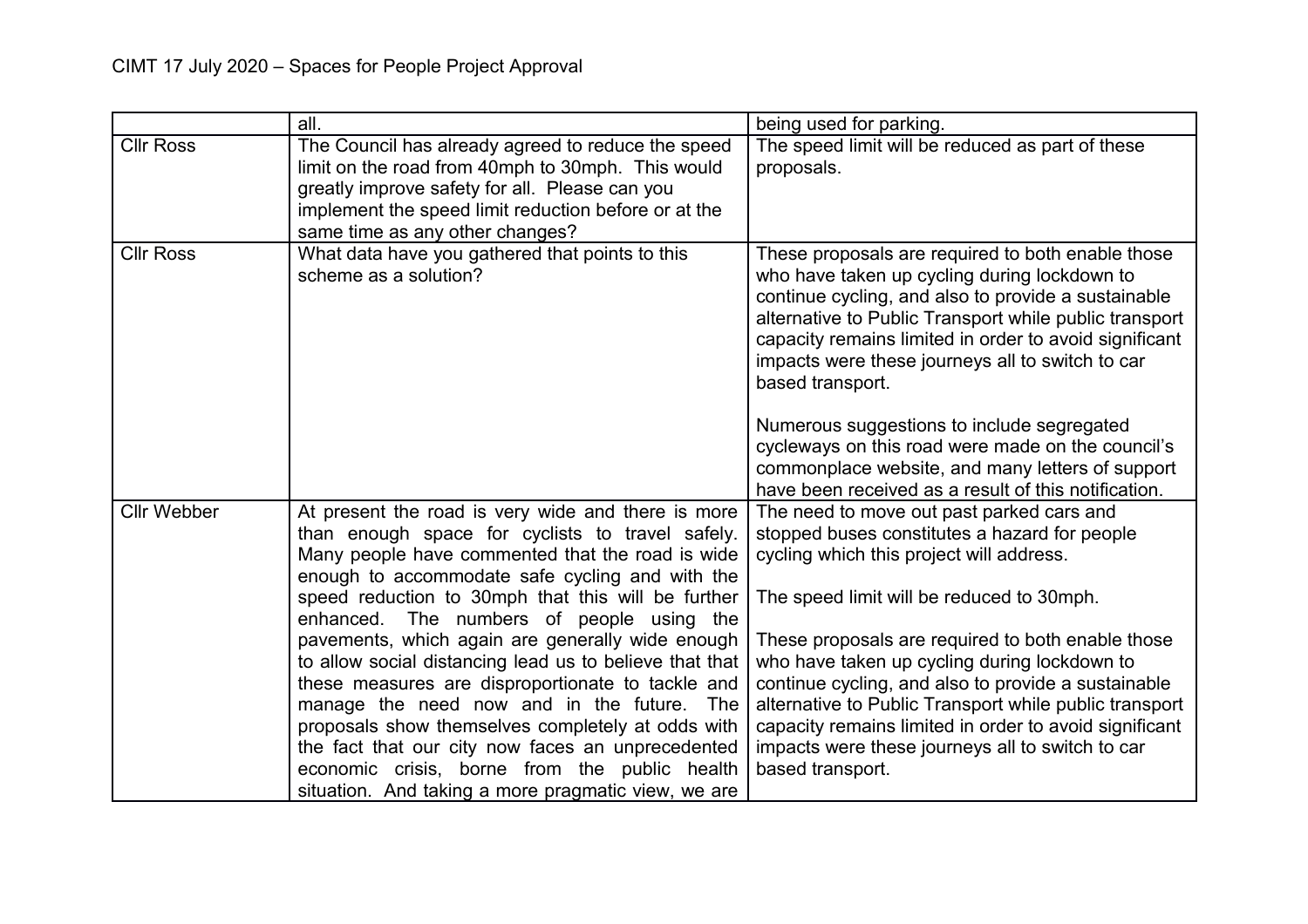|                    | now some way on the road map to recovery. Most of<br>the proposals that would have been more suitable for<br>Phase 1 of lockdown now look decidedly out of step<br>with the country now that we are in phase three.                                                                                                                                                                                                                                                                                                                                                                |                                                                                                                                                                                                                                                                                                                                                                                                                                                                                                                                                                                                                                    |
|--------------------|------------------------------------------------------------------------------------------------------------------------------------------------------------------------------------------------------------------------------------------------------------------------------------------------------------------------------------------------------------------------------------------------------------------------------------------------------------------------------------------------------------------------------------------------------------------------------------|------------------------------------------------------------------------------------------------------------------------------------------------------------------------------------------------------------------------------------------------------------------------------------------------------------------------------------------------------------------------------------------------------------------------------------------------------------------------------------------------------------------------------------------------------------------------------------------------------------------------------------|
|                    | Access to residents' driveways                                                                                                                                                                                                                                                                                                                                                                                                                                                                                                                                                     |                                                                                                                                                                                                                                                                                                                                                                                                                                                                                                                                                                                                                                    |
| <b>Cllr Webber</b> | There appears to be a wide discounting of the<br>residents that live along this road. Many have<br>driveways and will have to reverse into their driveway<br>from Comiston Road as they do now. But with these<br>changes the risk to manoeuvring safely has<br>increased significantly as they are now doing so in<br>one lane of traffic. They will now have to face a<br>single lane of traffic where they must stop and<br>reverse onto oncoming traffic prior to crossing a<br>cycle path and a footpath, in reverse. We are adding<br>risks rather than making things safer. | The designs have maximised the amount of the<br>road where parking will remain permitted, meaning<br>for many driveway there will be space to carry out<br>this manoeuvre without impeding following traffic.<br>The manoeuvre described is often required at<br>present due to parked vehicles on Comiston Road,<br>and the situation described is not uncommon across<br>the rest of the road network (ie: a driveway onto the<br>running lane of a carriageway). The reduction to<br>30mph speed limit will help minimise this risk and<br>the project designers have carried out a Designers<br>Risk Assessment of the scheme. |
| <b>Cllr Arthur</b> | Quite a few people have raised concerns about<br>accessing driveways safely. Was this risk assessed?<br>Has there been any problems elsewhere?                                                                                                                                                                                                                                                                                                                                                                                                                                     | The reduction to 30mph speed limit will help<br>minimise this risk and the project designers have<br>carried out a Designers Risk Assessment of the<br>scheme. The scheme will also be subject to<br>required Road Safety Audits.                                                                                                                                                                                                                                                                                                                                                                                                  |
| <b>Cllr Rust</b>   | The proposals will make access to residents'<br>properties more difficult on a busy arterial route<br>where already the topography can make sightlines<br>difficult for those emerging from driveways.                                                                                                                                                                                                                                                                                                                                                                             | The reduction to 30mph speed limit will help<br>minimise this risk and the project designers have<br>carried out a Designers Risk Assessment of the<br>scheme. The scheme will also be subject to<br>required Road Safety Audits.                                                                                                                                                                                                                                                                                                                                                                                                  |
|                    | <b>Floating bus stops</b>                                                                                                                                                                                                                                                                                                                                                                                                                                                                                                                                                          |                                                                                                                                                                                                                                                                                                                                                                                                                                                                                                                                                                                                                                    |
| <b>Cllr Webber</b> | The concept of Floating bus stops is not suitable.<br>Pedestrians will be impacted unfairly, many of whom                                                                                                                                                                                                                                                                                                                                                                                                                                                                          | The principle of Bus Stop Bypasses is generally<br>accepted and applied across the UK and Europe.                                                                                                                                                                                                                                                                                                                                                                                                                                                                                                                                  |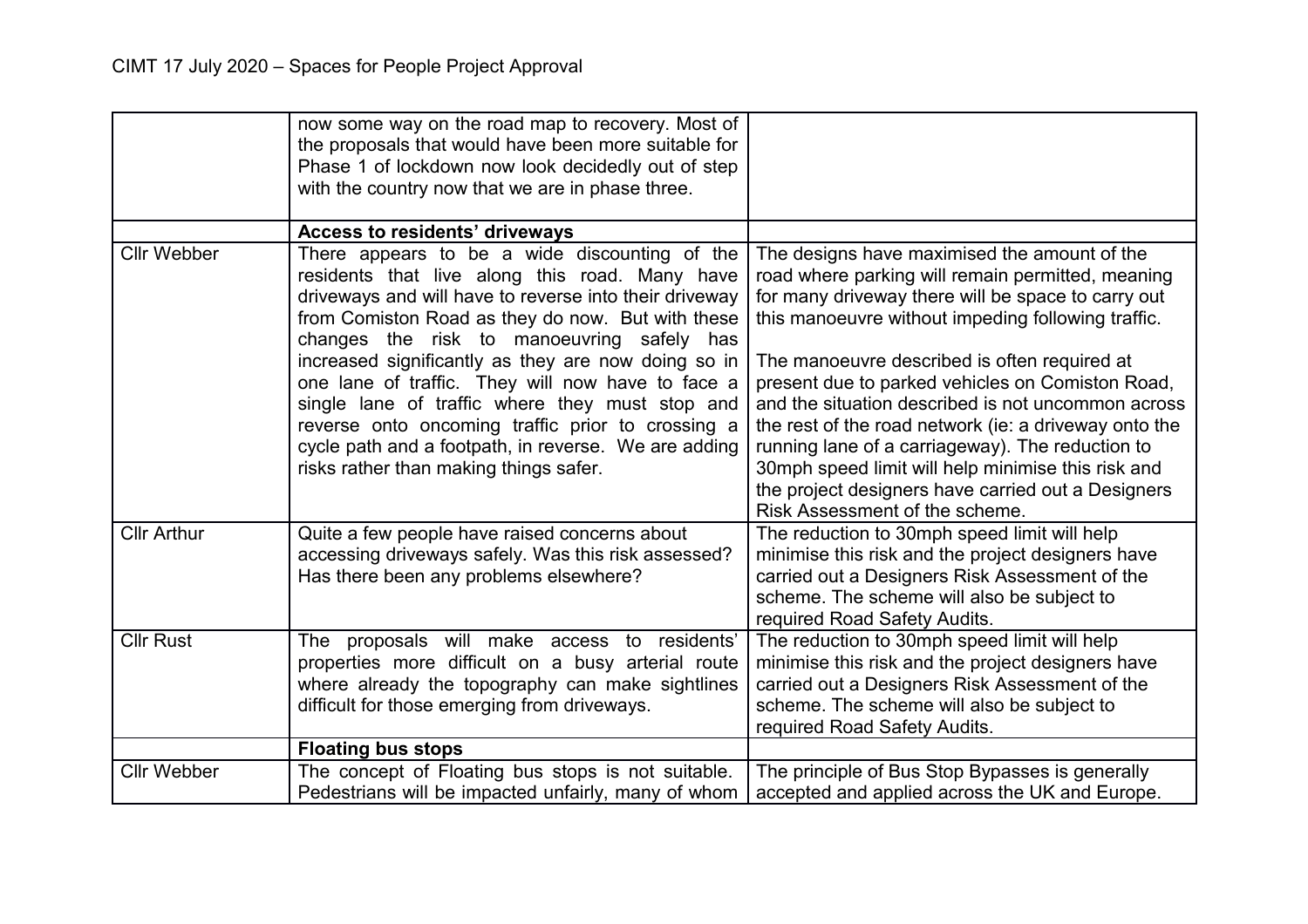|                        | may have limited mobility / sensory impairments, as<br>they will now have to give way and cross over a cycle<br>path when boarding and disembarking from buses.<br>Concerns regarding removal/reduction of bus stops.<br>Travelling southbound there is a significant gradient<br>for those with mobility issues to face.                 | Though there are few examples in Edinburgh, Bus<br>Stop Bypasses are included in Transport Scotland<br>design guidance (Cycling by Design 2010) and<br>CEC's Edinburgh Street Design Guidance. The<br>design of Bus Stop Bypasses on this scheme will be<br>subject to a Road Safety Audit prior to delivery and<br>will include clear markings to cyclists to give way to<br>people embarking/ alighting buses.                                                                                                      |
|------------------------|-------------------------------------------------------------------------------------------------------------------------------------------------------------------------------------------------------------------------------------------------------------------------------------------------------------------------------------------|-----------------------------------------------------------------------------------------------------------------------------------------------------------------------------------------------------------------------------------------------------------------------------------------------------------------------------------------------------------------------------------------------------------------------------------------------------------------------------------------------------------------------|
|                        |                                                                                                                                                                                                                                                                                                                                           | One bus stop will be removed, southbound<br>immediately south of junction with Braidburn<br>Terrace. This is required due to the narrow<br>carriageway widths at this point. It is understood<br>that this bus stop is quite lightly used. The<br>southbound bus stop immediately north of the<br>junction with Oxgangs Road will be retained.                                                                                                                                                                        |
|                        |                                                                                                                                                                                                                                                                                                                                           | Bus stops are being moved at some locations to<br>ensure that when two buses stop opposite each<br>other this does not block the carriageway. The<br>distance to the relocated bus stop is minimised in<br>each occurrence.                                                                                                                                                                                                                                                                                           |
| <b>Fairmilehead CC</b> | Bus pads appear to be going to be placed in the<br>middle of the road. This is inconvenient for<br>passengers as they will required to cross the active<br>cycle lane to get on a bus. This will lead to conflict<br>between passengers and cyclists and could lead to<br>injury of either. Who has right of way at proposed bus<br>pads? | The principle of Bus Stop Bypasses is generally<br>accepted and applied across the UK and Europe.<br>Though there are few examples in Edinburgh, Bus<br>Stop Bypasses are included in Transport Scotland<br>design guidance (Cycling by Design 2010) and<br>CEC's Edinburgh Street Design Guidance. The<br>design of Bus Stop Bypasses on this scheme will be<br>subject to a Road Safety Audit prior to delivery and<br>will include clear markings to cyclists to give way to<br>people embarking/ alighting buses. |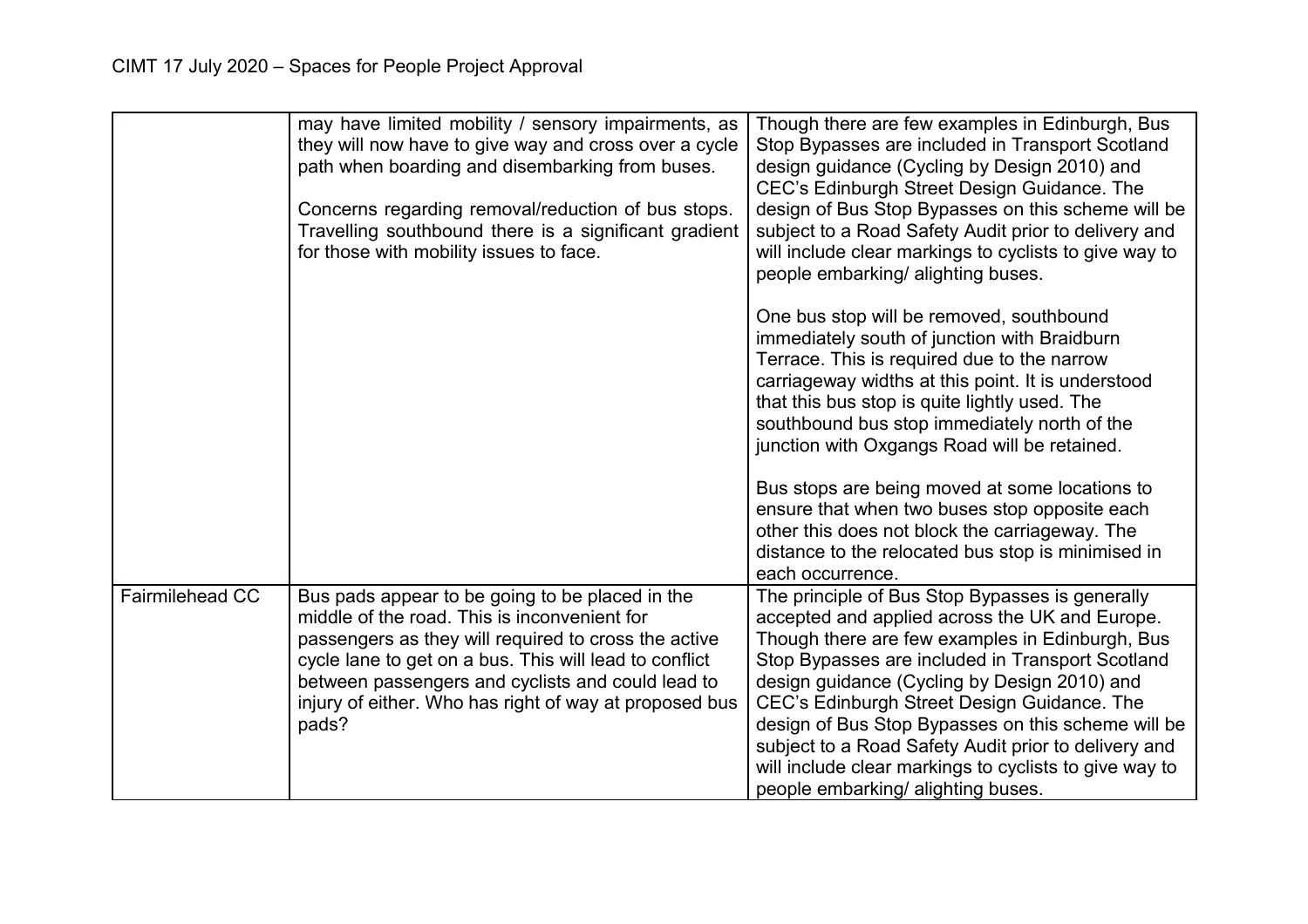| Spokes                 | We are supportive of "floating" bus stops in principle,<br>and welcome their inclusion in this temporary<br>scheme. However, pedestrians crossing the<br>cycleway at floating bus stops must have clear and<br>explicit priority. Ideally, this would be achieved with<br>controlled crossings, to aid<br>vulnerable pedestrians, but zebra crossings, similar<br>to those at the floating bus stops on Leith Walk,<br>should be included at minimum. We understand that<br>this is possible using the proposed Rediweld and<br>Vectorial materials. The ramps at the floating bus<br>stops should not be too steep or narrow, as this will<br>cause problems for people using non-standard<br>cycles such as recumbent bikes or handcycles.                                                                                                                                                                   | The design of Bus Stop Bypasses on this scheme<br>will be subject to a Road Safety Audit prior to<br>delivery and will include clear markings to cyclists to<br>give way to people embarking/ alighting buses.                                                                                                                                                                                                                                                                                                                                                                                                                           |
|------------------------|----------------------------------------------------------------------------------------------------------------------------------------------------------------------------------------------------------------------------------------------------------------------------------------------------------------------------------------------------------------------------------------------------------------------------------------------------------------------------------------------------------------------------------------------------------------------------------------------------------------------------------------------------------------------------------------------------------------------------------------------------------------------------------------------------------------------------------------------------------------------------------------------------------------|------------------------------------------------------------------------------------------------------------------------------------------------------------------------------------------------------------------------------------------------------------------------------------------------------------------------------------------------------------------------------------------------------------------------------------------------------------------------------------------------------------------------------------------------------------------------------------------------------------------------------------------|
| <b>Fairmilehead CC</b> | It is noted that the proposals included the closing<br>and/or moving of existing bus stops. A paper entitled<br>Public Transport Priority Action Plan - Bus Stop<br>S[pacing Review Trial was on the agenda for the<br>meeting of the Transport and Environment<br>Committee on 27 February 2020 as Item 7.2. The<br>paper was withdrawn for further consultation but due<br>to lockdown has never been presented to the<br>Committee. There is therefore no approval for the<br>Council to move or close bus stops. It would appear<br>that in this respect the Council may be acting ultra<br>vires. Have Lothian Buses been consulted on the<br>bus stop removal/closure?<br>The current bus stop locations, we would argue, are<br>ideally placed for the current users of the buses.<br>They are clear of traffic islands and allow for the free<br>flow of traffic. They are placed where a large number | One bus stop will be removed, southbound<br>immediately south of junction with Braidburn<br>Terrace. This is required due to the narrow<br>carriageway widths at this point. It is understood<br>that this bus stop is quite lightly used. The<br>southbound bus stop immediately north of the<br>junction with Oxgangs Road will be retained.<br>Bus stops are being moved at some locations to<br>ensure that when two buses stop opposite each<br>other this does not block the carriageway. The<br>distance to the relocated bus stop is minimised in<br>each occurrence.<br>Lothian Buses have been made aware of the<br>proposals. |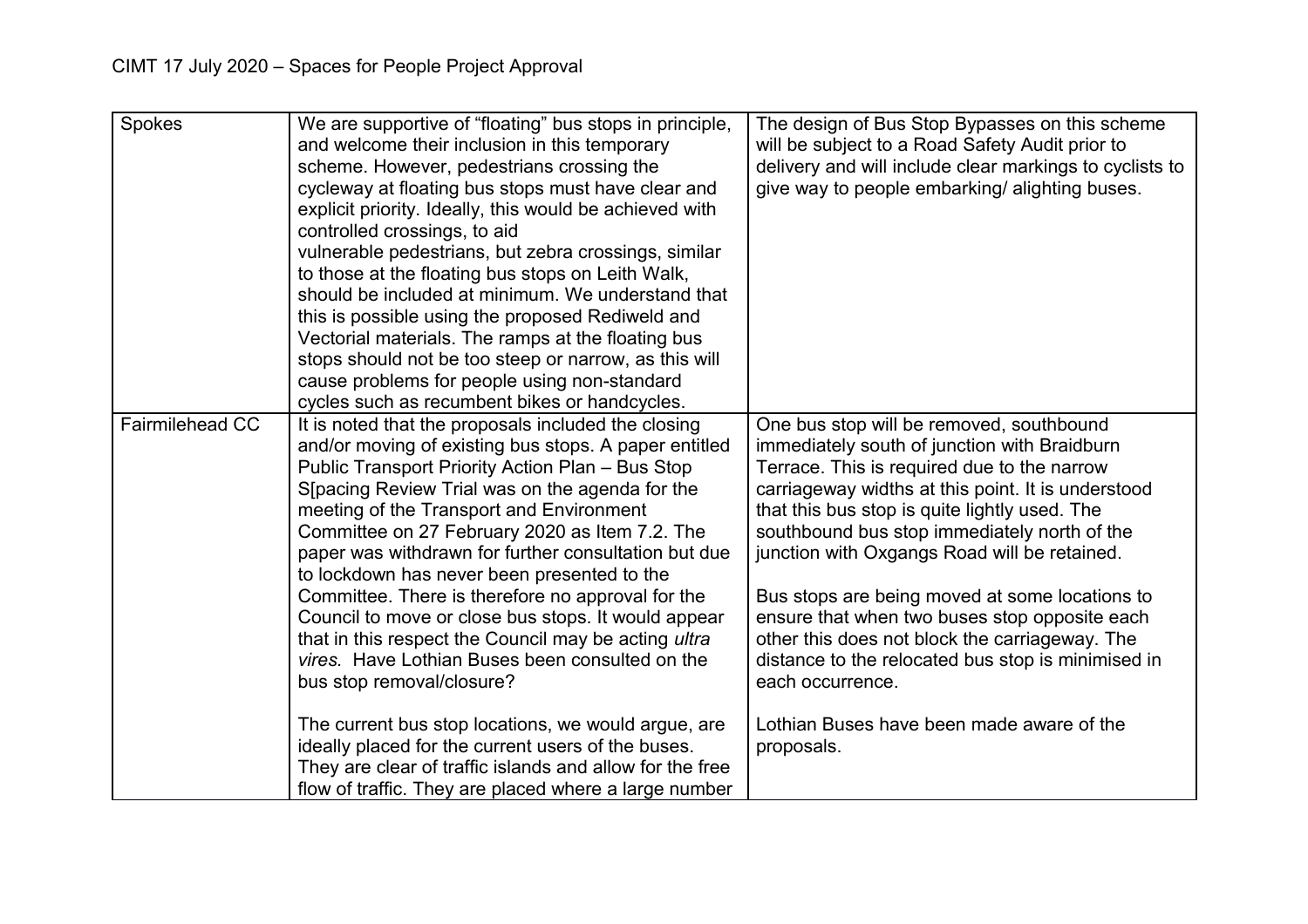| of people board or get off the buses and nearby the<br>main areas of housing. It should also be borne in<br>mind that a large proportion of the population is<br>elderly and many have mobility problems which<br>would limit their use of public transport if the bus<br>stops were moved or closed and involved them<br>having to walk further to a stop.                                                                                                                                                                                                                                                                                          |                                                                                                            |
|------------------------------------------------------------------------------------------------------------------------------------------------------------------------------------------------------------------------------------------------------------------------------------------------------------------------------------------------------------------------------------------------------------------------------------------------------------------------------------------------------------------------------------------------------------------------------------------------------------------------------------------------------|------------------------------------------------------------------------------------------------------------|
| The bus services are resuming almost normal<br>services. Most of the secondary school pupils in this<br>area attend Boroughmuir School and use public<br>transport to get there and when the schools resume<br>on 11 August there will extra buses running to<br>accommodate them. If bus stops are removed then<br>this will cause problems in that there were be a large<br>number of pupils trying to get on the bus at fewer<br>stops and this will cause congestion on the footway.<br>Also at peak times there can be two or even 3 buses<br>in a queue at the bus stops. The proposed system<br>does not appear to take account of this fact. | This bus stop is being moved approximately 40m<br>south of its current location.                           |
| One of the bus stops proposed to be removed is the<br>southbound one at the steps which lead up to Braid<br>Read and the Braid Hills Hotel. This stop is used not<br>only by residents of Braid Road, Braid Hills Drive and<br>the surrounding area but also by patrons of the hotel.<br>It is not very welcoming to patrons that they have to<br>walk some considerable distance, with their luggage,<br>once they get off the bus to reach the hotel rather<br>than just climb a few steps.                                                                                                                                                        | This bus stop has been relocated slightly to ensure<br>that it is not directly opposite the stop going the |
| It is suggested that the bus stop at Buckstone Road                                                                                                                                                                                                                                                                                                                                                                                                                                                                                                                                                                                                  | other direction. This is to ensure that when two                                                           |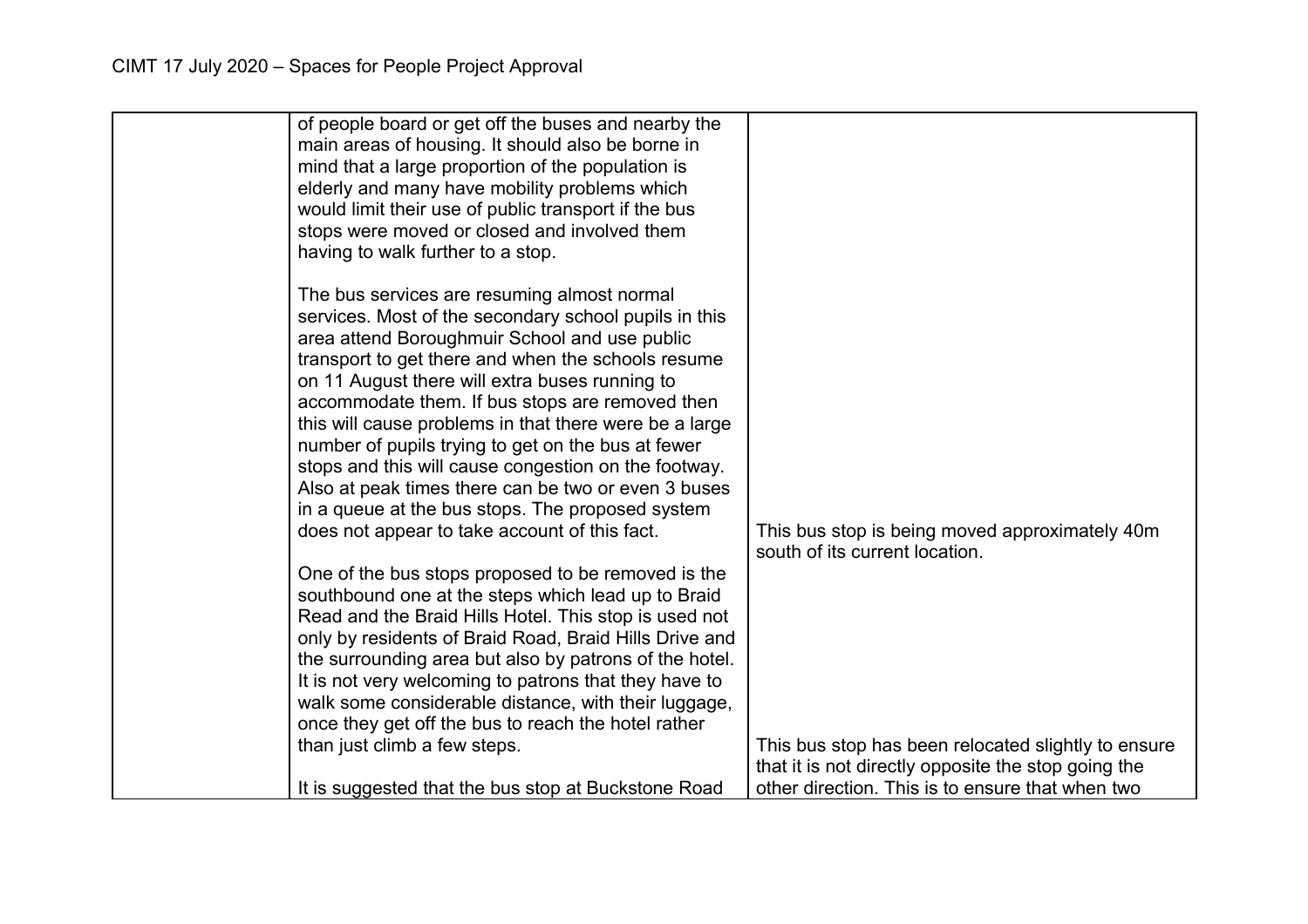|                  | is moved southwards nearer to the traffic island. This<br>is a dangerous move as, if the stop is moved as<br>intended, buses will be nearer the junction with<br>Buckstone Road. It is difficult enough at present<br>when buses are stopped for traffic which intends to<br>turn left into Buckstone Road to negotiate past a bus<br>due to the closeness of the traffic island.                                                                                                                    | buses are stopped the full carriageway is not<br>blocked.                                                                                                                                                                                                                                                                                                                                                                                                                                                                                                                                                                                                                                                                                                                                                                                                                                                                                                                                                                     |
|------------------|------------------------------------------------------------------------------------------------------------------------------------------------------------------------------------------------------------------------------------------------------------------------------------------------------------------------------------------------------------------------------------------------------------------------------------------------------------------------------------------------------|-------------------------------------------------------------------------------------------------------------------------------------------------------------------------------------------------------------------------------------------------------------------------------------------------------------------------------------------------------------------------------------------------------------------------------------------------------------------------------------------------------------------------------------------------------------------------------------------------------------------------------------------------------------------------------------------------------------------------------------------------------------------------------------------------------------------------------------------------------------------------------------------------------------------------------------------------------------------------------------------------------------------------------|
| <b>Cllr Rust</b> | The current bus stop locations, are well placed for<br>the current users of buses. For instance, the current<br>southbound bus stop at Fairmilehead crossroads is<br>very well used. The bus stops currently are clear of<br>traffic islands and allow for the free flow of traffic.<br>They are placed where a large number of people<br>board or alight from buses and are near the main<br>areas of housing. The proposals mean accessing<br>buses across a cycle lane creating potential hazard. | The Southbound Bus Stop at Fairmilehead<br>Crossroads will now be retained.<br>One bus stop will be removed, southbound<br>immediately south of junction with Braidburn<br>Terrace. This is required due to the narrow<br>carriageway widths at this point. It is understood<br>that this bus stop is quite lightly used. The<br>southbound bus stop immediately north of the<br>junction with Oxgangs Road will be retained.<br>Bus stops are being moved at some locations to<br>ensure that when two buses stop opposite each<br>other this does not block the carriageway. The<br>distance to the relocated bus stop is minimised in<br>each occurrence.<br>The principle of Bus Stop Bypasses is generally<br>accepted and applied across the UK and Europe.<br>Though there are few examples in Edinburgh, Bus<br>Stop Bypasses are included in Transport Scotland<br>design guidance (Cycling by Design 2010) and<br>CEC's Edinburgh Street Design Guidance. The<br>design of Bus Stop Bypasses on this scheme will be |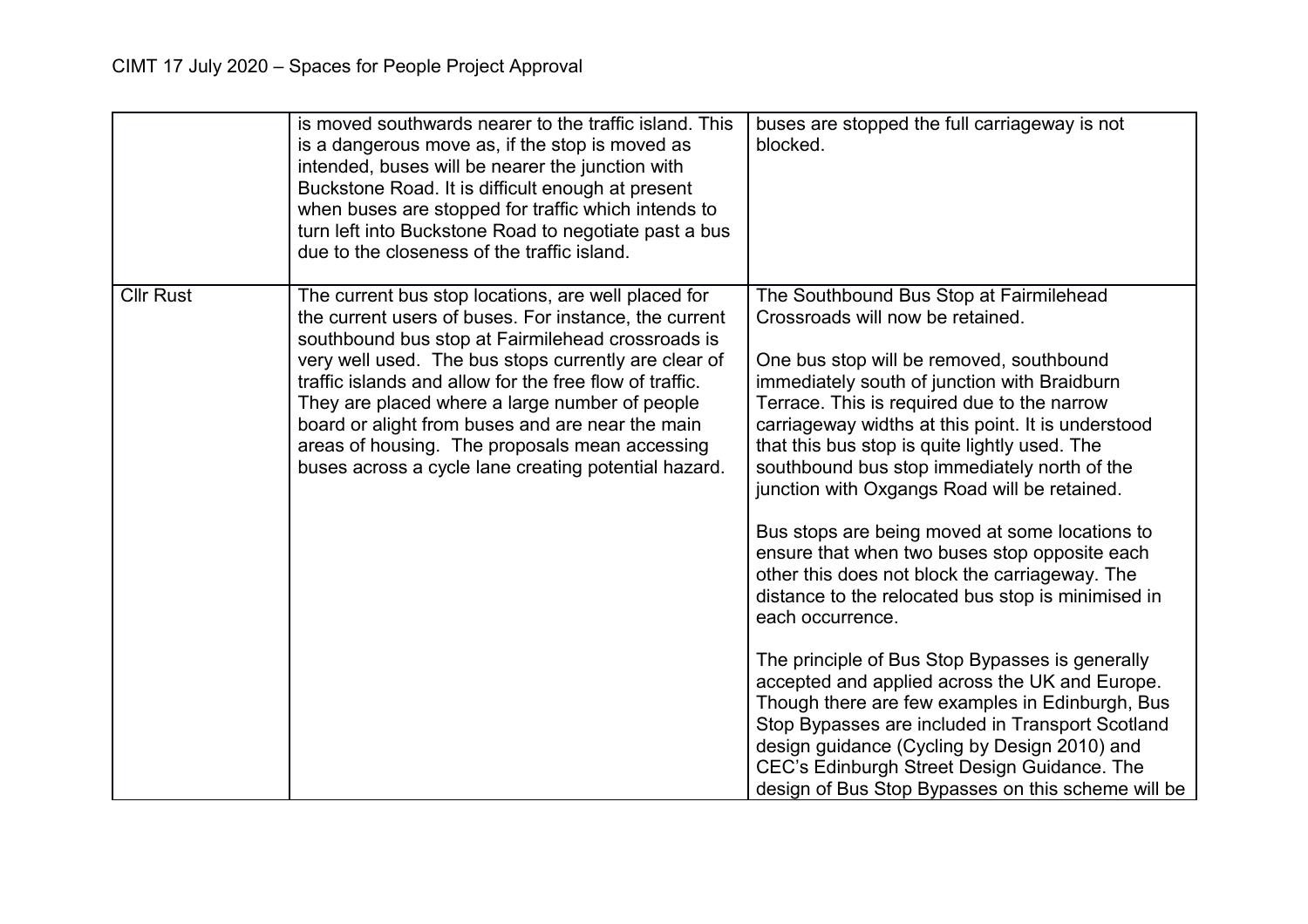|                     |                                                                                                                                                                                                                                                                                                                                                                                                                                                                                                                                                                                                                                                                                                                                                                                                                                                                                           | subject to a Road Safety Audit prior to delivery and<br>will include clear markings to cyclists to give way to<br>people embarking/ alighting buses.                                                                                                                                                                                                                                                                                                                                                                                              |
|---------------------|-------------------------------------------------------------------------------------------------------------------------------------------------------------------------------------------------------------------------------------------------------------------------------------------------------------------------------------------------------------------------------------------------------------------------------------------------------------------------------------------------------------------------------------------------------------------------------------------------------------------------------------------------------------------------------------------------------------------------------------------------------------------------------------------------------------------------------------------------------------------------------------------|---------------------------------------------------------------------------------------------------------------------------------------------------------------------------------------------------------------------------------------------------------------------------------------------------------------------------------------------------------------------------------------------------------------------------------------------------------------------------------------------------------------------------------------------------|
| <b>Cllr Rust</b>    | The reduction in traffic lanes from 4 to 2 is of serious<br>concern on a key arterial route into and out of the city<br>and the evidence base for this is not provided in the<br>supporting document. I have concerns about<br>congestion and poorer air quality as a result. Proper<br>assessment is required, followed by consultation.<br>Although the council has stated that these plans are<br>to help pedestrians travel safely, I am not aware of<br>anything within the plans designed for making the<br>roads and pavements safer for pedestrians. The<br>pavements currently have potholes and uneven<br>surfaces and attention to those in the first instance<br>would be preferable. Furthermore, the likely<br>tailbacks of traffic that will undoubtedly be created as<br>a result of this will increase pollution which will not<br>make the roads safer for pedestrians. | Generally at present Comiston Road has two usable<br>running lanes due to the outer lanes being used for<br>parking. There is no impact on approach lanes to<br>signalised junctions as a consequence of this<br>scheme. There are not expected to be any<br>significant increases in congestion as a result of<br>these changes.<br>Pedestrian safety will be improved by the reduction<br>of the speed limit from 40 to 30, the cycleway<br>pushing moving traffic further from the footway, and<br>the removal of guardrail at certain points. |
| <b>Cllr Doggart</b> | The route is a major route for those who work in the<br>city but who travel from Midlothian, West Lothian and<br>the Borders. For many of those commuters,<br>assuming they return to Edinburgh, public transport<br>and cycling are not viable options. I do not believe<br>this factor, which is critical for many organisations<br>employing non-residents, has been considered in<br>these proposals. For residents many people will use<br>public transport as their choice of transport into the<br>city. I am not sure the importance of buses and the                                                                                                                                                                                                                                                                                                                             | Generally at present Comiston Road has two usable<br>running lanes due to the outer lanes being used for<br>parking. There is no impact on approach lanes to<br>signalised junctions as a consequence of this<br>scheme. There are not expected to be any<br>significant increases in congestion as a result of<br>these changes.                                                                                                                                                                                                                 |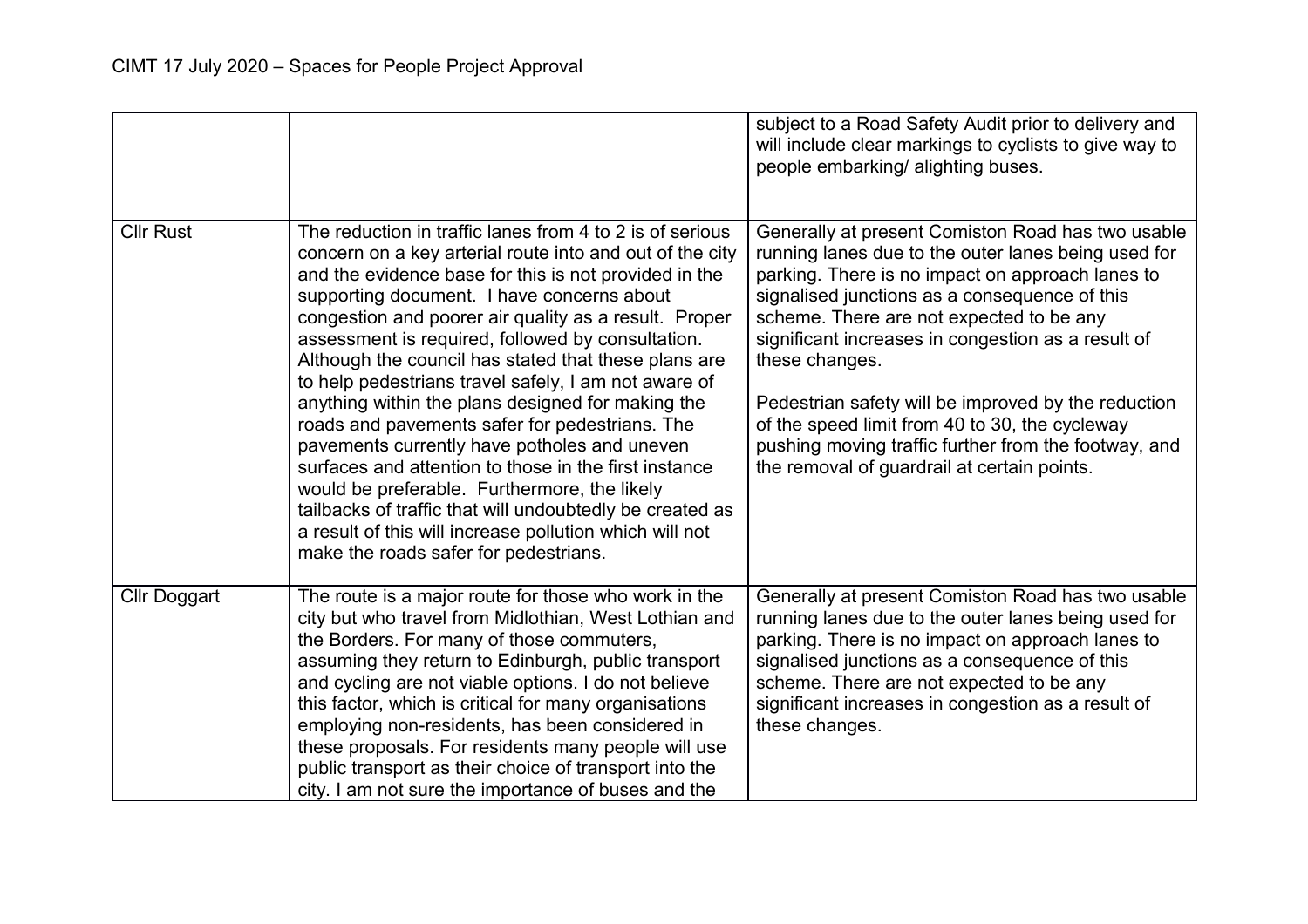|                        | interaction with cycling has been fully considered for<br>the area.<br>I am also concerned about the northbound stretch at<br>Pentland View. I fear that this downhill stretch will<br>encourage cyclists to travel faster, without providing<br>any enhanced safety features to them due to the<br>difficult sightlines of vehicles existing Pentland View.<br>Many residents have expressed concerns about this<br>junction in the past and I am not sure the proposals<br>will make this any better.                                      | There is already a northbound cycleway across the<br>mouth of Pentland View.                                                                                                                                                                                                                                                                                                                                                                                                                         |
|------------------------|----------------------------------------------------------------------------------------------------------------------------------------------------------------------------------------------------------------------------------------------------------------------------------------------------------------------------------------------------------------------------------------------------------------------------------------------------------------------------------------------------------------------------------------------|------------------------------------------------------------------------------------------------------------------------------------------------------------------------------------------------------------------------------------------------------------------------------------------------------------------------------------------------------------------------------------------------------------------------------------------------------------------------------------------------------|
|                        | <b>Parking</b>                                                                                                                                                                                                                                                                                                                                                                                                                                                                                                                               |                                                                                                                                                                                                                                                                                                                                                                                                                                                                                                      |
| <b>Fairmilehead CC</b> | A large majority of the houses, particularly those<br>between Braid Hills Road and Comiston View, do not<br>have drives and therefore park their vehicles on the<br>main road. Due to the road width they do not cause<br>any problems. If the proposals are implemented<br>where are these vehicles going to park. The side<br>street are already full and the proposals for a few<br>parking bays in the middle of the road is ludicrous.<br>How are large deliveries, tradesmen and emergency<br>services going to access these premises? | We have developed the designs so as to retain<br>parking wherever possible. We are aware of a few<br>specific areas where concerns have been raised<br>and intend to adjust the proposals slightly in several<br>areas so as to further maximise the availability of<br>parking, especially for households without<br>driveways.<br>Parking bays separated from the kerb by a<br>cycleway is approved under Edinburgh Street<br>Design Guidance and is common in many parts of<br>the UK and Europe. |
| <b>Cllr Doggart</b>    | Residents frequently contact me about parking<br>issues caused by the surplus of Scottish Water<br>employees with cars. They frequently park on<br>Buckstone Terrace. The proposals will displace that<br>parking to residential areas, which is only going to<br>cause more issues to residents.                                                                                                                                                                                                                                            | We have developed the designs so as to retain<br>parking wherever possible. Significant parking is<br>retained in front of the Scottish Water offices under<br>these proposals.                                                                                                                                                                                                                                                                                                                      |
| <b>Cllr Cook</b>       | Points have been raised around the removal of                                                                                                                                                                                                                                                                                                                                                                                                                                                                                                | We have developed the designs so as to retain                                                                                                                                                                                                                                                                                                                                                                                                                                                        |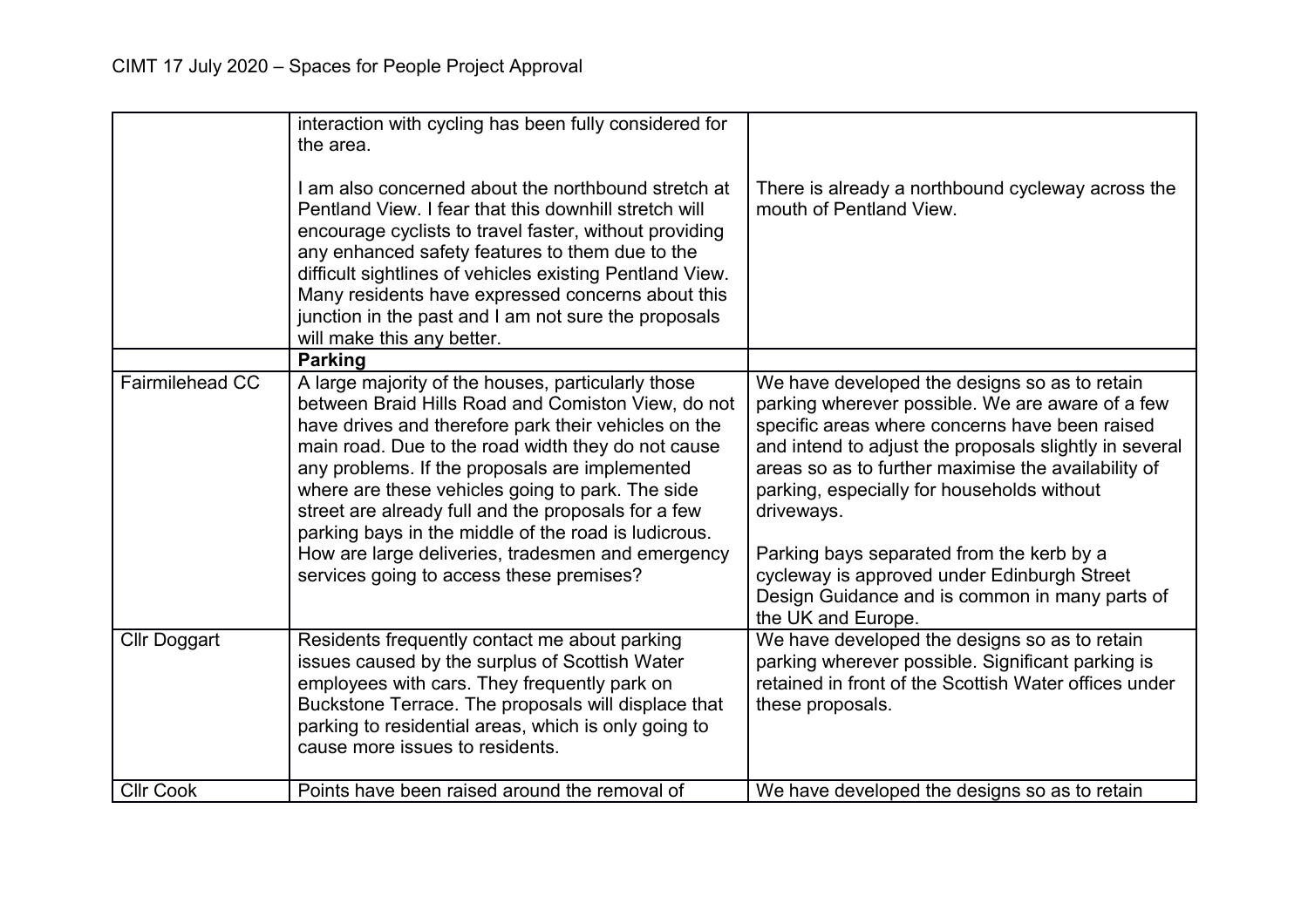|                                | parking leading to an increase in vehicular traffic and<br>parking on neighbouring streets. In line with other<br>areas in Ward 10, I concur with this.                                                                                                                                                                                                                                                                                                                                                             | parking wherever possible.                                                                                                                                                                                                                                                                                                                                                                                                                                                                     |
|--------------------------------|---------------------------------------------------------------------------------------------------------------------------------------------------------------------------------------------------------------------------------------------------------------------------------------------------------------------------------------------------------------------------------------------------------------------------------------------------------------------------------------------------------------------|------------------------------------------------------------------------------------------------------------------------------------------------------------------------------------------------------------------------------------------------------------------------------------------------------------------------------------------------------------------------------------------------------------------------------------------------------------------------------------------------|
| <b>Fairmilehead CC</b>         | The number of cyclists and pedestrians using<br>Comiston Road is minimal, even with the current<br>additional pedestrians and cyclists, and does not<br>justify the proposals. The roadway is a four lane<br>carriageway in the most part and is wide enough to<br>accommodate all users safely, motorised transport,<br>pedestrians and cyclists, without any additional<br>measures and without conflict. The accident figures<br>over the past five years for the whole stretch do not<br>justify the proposals. | The need to move out past parked cars and<br>stopped buses constitutes a hazard for people<br>cycling which this project will address.<br>These proposals are required to both enable those<br>who have taken up cycling during lockdown to<br>continue cycling, and also to provide a sustainable<br>alternative to Public Transport while public transport<br>capacity remains limited in order to avoid significant<br>impacts were these journeys all to switch to car<br>based transport. |
| <b>Cllrs Arthur &amp; Rust</b> | Lack of explanation to accompany the plans. Plans<br>not easy to interpret – small text, poor colour choice<br>and lack of detail                                                                                                                                                                                                                                                                                                                                                                                   | We need to put temporary measures in quickly as<br>our priority is to protect the health and wellbeing of<br>our residents and support businesses. This means<br>we are not able to follow a full engagement process.<br>We are sorry that you have experienced difficulty in<br>interpreting the plans and will seek to improve this<br>with subsequent SfP schemes.                                                                                                                          |
| <b>Cllr Cook</b>               | With bus lanes essentially removed for a stretch,<br>residents are also concerned by increased traffic Qs<br>and pollution. Again, had this been Phase 1, this may<br>not have been a problem, but the fact is we are now<br>in Phase 3 and traffic is returning means this concern<br>is relevant. Yes, some people will be able to switch to<br>cycling, however many simply will not. Should they<br>opt for the bus, priority is taken away meaning<br>timetables could be impacted and with it the             | There is no impact on bus lanes, or approach lanes<br>to signalised junctions as a consequence of this<br>scheme.                                                                                                                                                                                                                                                                                                                                                                              |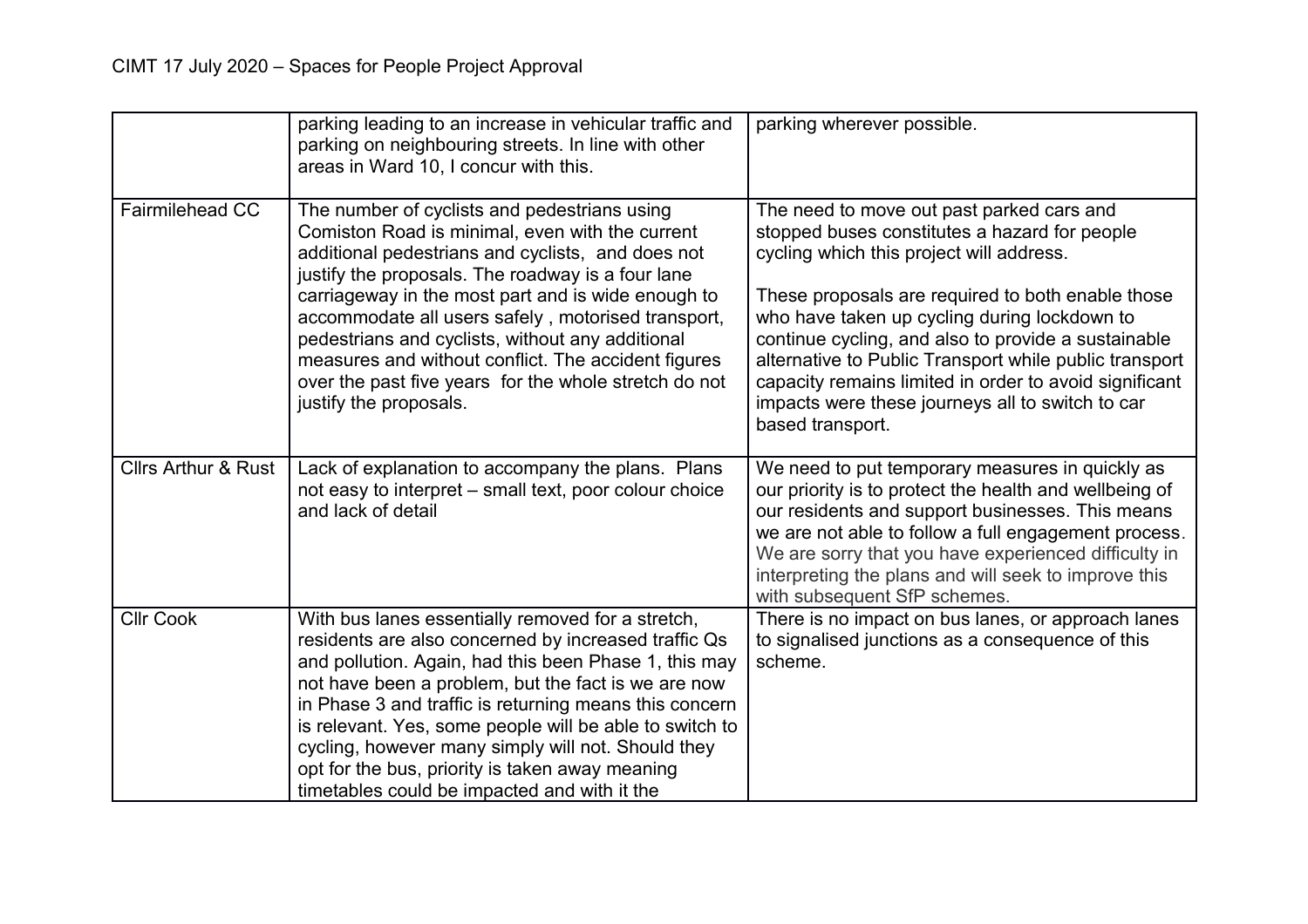|                    | economy.                                                                                                                                                                                                                                                                                                                                                                                                                                                                                                                                                                                                                                                                                                                            |                                                                                                                                                                                                                                                                                                                                                                                                                                                                                                                                                                                                                                                                                                                                                                                                                                        |
|--------------------|-------------------------------------------------------------------------------------------------------------------------------------------------------------------------------------------------------------------------------------------------------------------------------------------------------------------------------------------------------------------------------------------------------------------------------------------------------------------------------------------------------------------------------------------------------------------------------------------------------------------------------------------------------------------------------------------------------------------------------------|----------------------------------------------------------------------------------------------------------------------------------------------------------------------------------------------------------------------------------------------------------------------------------------------------------------------------------------------------------------------------------------------------------------------------------------------------------------------------------------------------------------------------------------------------------------------------------------------------------------------------------------------------------------------------------------------------------------------------------------------------------------------------------------------------------------------------------------|
| <b>Cllr Cook</b>   | Given the topography, particular concerns have also<br>been raised on the safety of residents emerging from<br>their street by car onto the road – sightlines being<br>negatively impacted for road users looking to turn left<br>or right onto Comiston Road.                                                                                                                                                                                                                                                                                                                                                                                                                                                                      | The reduction to 30mph speed limit will help<br>minimise this risk and the project designers have<br>carried out a Designers Risk Assessment of the<br>scheme. The scheme will also be subject to<br>required Road Safety Audits.                                                                                                                                                                                                                                                                                                                                                                                                                                                                                                                                                                                                      |
| Fairmilehead CC    | It is stated that the proposals are only temporary but<br>we are suspicious of the Council as once installed it<br>will be very difficult to get rid of the system.                                                                                                                                                                                                                                                                                                                                                                                                                                                                                                                                                                 | The proposals will be installed under a TTRO which<br>is expected to last for 18 months. During this time<br>the council may consider the value of retaining the<br>scheme permanently. However, this would require<br>Statutory Roads Orders (including a TRO and<br>possible RSO) which would include a requirement<br>for a statutory consultation. This would have to take<br>place before the scheme was made permanent and<br>would include an opportunity for objections.                                                                                                                                                                                                                                                                                                                                                       |
| <b>Cllr Arthur</b> | Local residents have provided a fairly mixed<br>response to the plans. Some people think the plans<br>don't go far enough and others feel they go too far,<br>but most people are in the middle and are making<br>constructive comments. The "questions" below are<br>my summary of the 12 most common issues raised<br>be residents.<br>1. Will Braid Road remain closed? Has the<br>interaction with Braid Road been fully considered?<br>2. Why do the plans not extend all the way to<br>Morningside and the bypass?<br>4. Why is there no protection northbound at<br><b>Buckstone Shops?</b><br>5. Where will Buckstone/Pentland Terrace parking be<br>displaced to?<br>6. Can a right-turn filter be added to the southbound | 1. Braid Road will be considered separately on its<br>own merits.<br>2. This route will connect with a quiet route through<br>Morningside/ Bruntsfield to the Meadows. This route<br>will run parallel to Morningside Road on quiet<br>routes. Plans will be brought for notification shortly.<br>4. In order to retain loading capacity for the retail<br>units here.<br>5. Parking is being retained as far as possible.<br>6. It is not easy to deliver changes to traffic signals<br>under a temporary arrangement. We will consider<br>this change moving forward.<br>7. We will investigate provision of an advanced<br>green for cyclists at this junction.<br>8. We need to put temporary measures in quickly as<br>our priority is to protect the health and wellbeing of<br>our residents and support businesses. This means |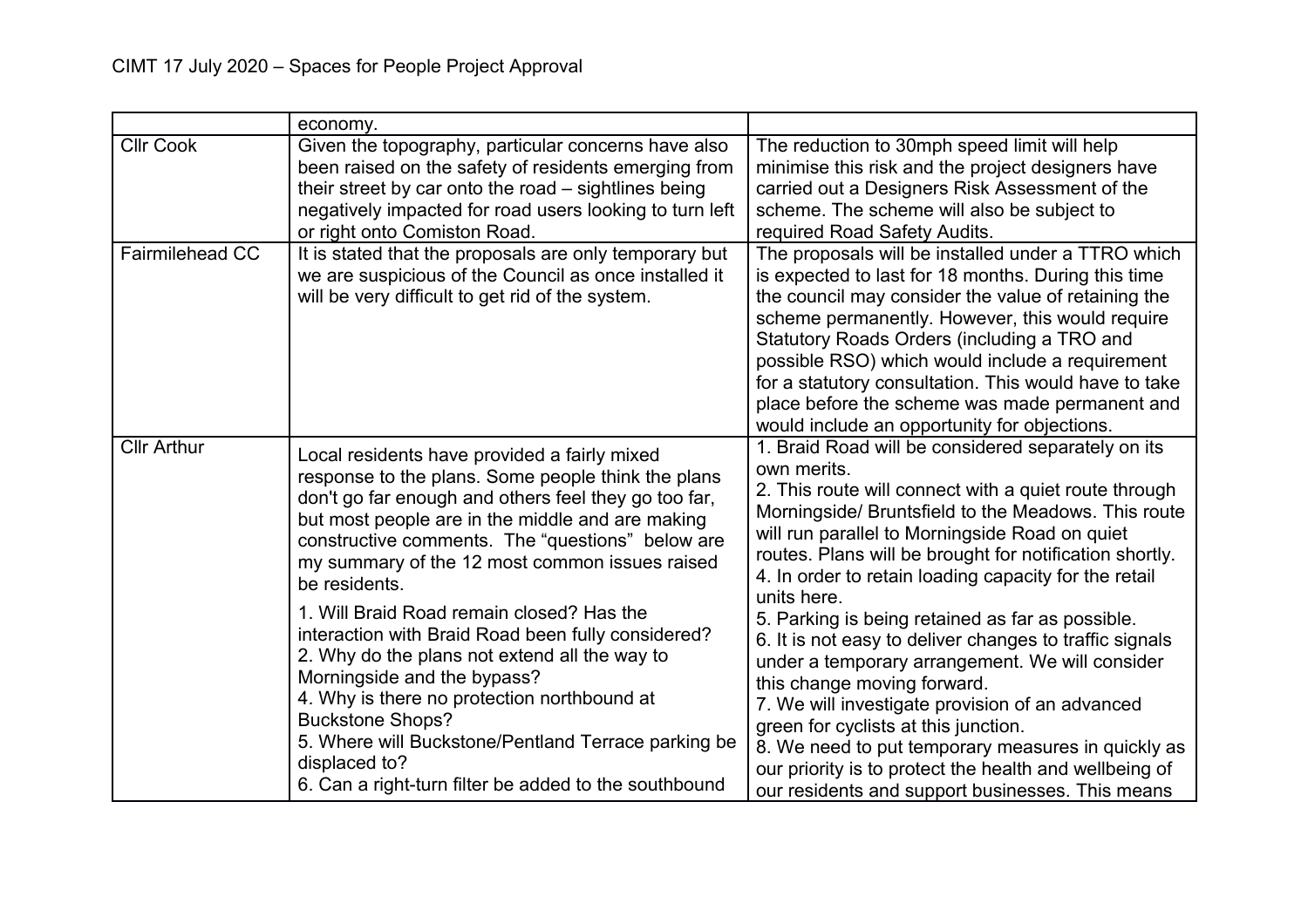| approach to Fairmilehead traffic lights?<br>7. Can cyclists turning right into Hermitage Drive be<br>given an advanced green light?<br>8. Why did the consultation (even in general terms)<br>not start earlier?<br>9. Will the speed limit be reduced to 30mph? (this<br>united those for and against the proposals)<br>10. Can all parking be retained/removed?<br>11. When will the temporary measures end?<br>12. Are the bus stop arrangements safe for<br>pedestrians? | we are not able to follow a full engagement process.<br>Though at present the number of cases of COVID-<br>19 has fallen substantially, there remains a need<br>for the temporary measures and for their rapid<br>installation as further outbreaks may still occur. We<br>have encouraged communities to submit their views<br>on the Spaces for People initiative on the<br>Commonplace website which brought in more than<br>4000 responses. Further information regarding the<br>Spaces for People Programme is available on the<br>Council's website at<br>www.edinburgh.gov.uk/spacesforpeople<br>9. Yes<br>10. Parking will be retained as far as possible.<br>11. The proposals will be installed under a TTRO<br>which is expected to last for 18 months. During this<br>time the council may consider the value of retaining<br>the scheme permanently. However, this would<br>require Statutory Roads Orders (including a TRO<br>and possible RSO) which would include a<br>requirement for a statutory consultation. This would<br>have to take place before the scheme was made<br>permanent and would include an opportunity for<br>objections.<br>12. The principle of Bus Stop Bypasses is generally<br>accepted and applied across the UK and Europe.<br>Though there are few examples in Edinburgh, Bus<br>Stop Bypasses are included in Transport Scotland<br>design guidance (Cycling by Design 2010) and<br>CEC's Edinburgh Street Design Guidance. The<br>design of Bus Stop Bypasses on this scheme will be<br>subject to a Road Safety Audit prior to delivery and |
|------------------------------------------------------------------------------------------------------------------------------------------------------------------------------------------------------------------------------------------------------------------------------------------------------------------------------------------------------------------------------------------------------------------------------------------------------------------------------|--------------------------------------------------------------------------------------------------------------------------------------------------------------------------------------------------------------------------------------------------------------------------------------------------------------------------------------------------------------------------------------------------------------------------------------------------------------------------------------------------------------------------------------------------------------------------------------------------------------------------------------------------------------------------------------------------------------------------------------------------------------------------------------------------------------------------------------------------------------------------------------------------------------------------------------------------------------------------------------------------------------------------------------------------------------------------------------------------------------------------------------------------------------------------------------------------------------------------------------------------------------------------------------------------------------------------------------------------------------------------------------------------------------------------------------------------------------------------------------------------------------------------------------------------------------------------------------------|
|------------------------------------------------------------------------------------------------------------------------------------------------------------------------------------------------------------------------------------------------------------------------------------------------------------------------------------------------------------------------------------------------------------------------------------------------------------------------------|--------------------------------------------------------------------------------------------------------------------------------------------------------------------------------------------------------------------------------------------------------------------------------------------------------------------------------------------------------------------------------------------------------------------------------------------------------------------------------------------------------------------------------------------------------------------------------------------------------------------------------------------------------------------------------------------------------------------------------------------------------------------------------------------------------------------------------------------------------------------------------------------------------------------------------------------------------------------------------------------------------------------------------------------------------------------------------------------------------------------------------------------------------------------------------------------------------------------------------------------------------------------------------------------------------------------------------------------------------------------------------------------------------------------------------------------------------------------------------------------------------------------------------------------------------------------------------------------|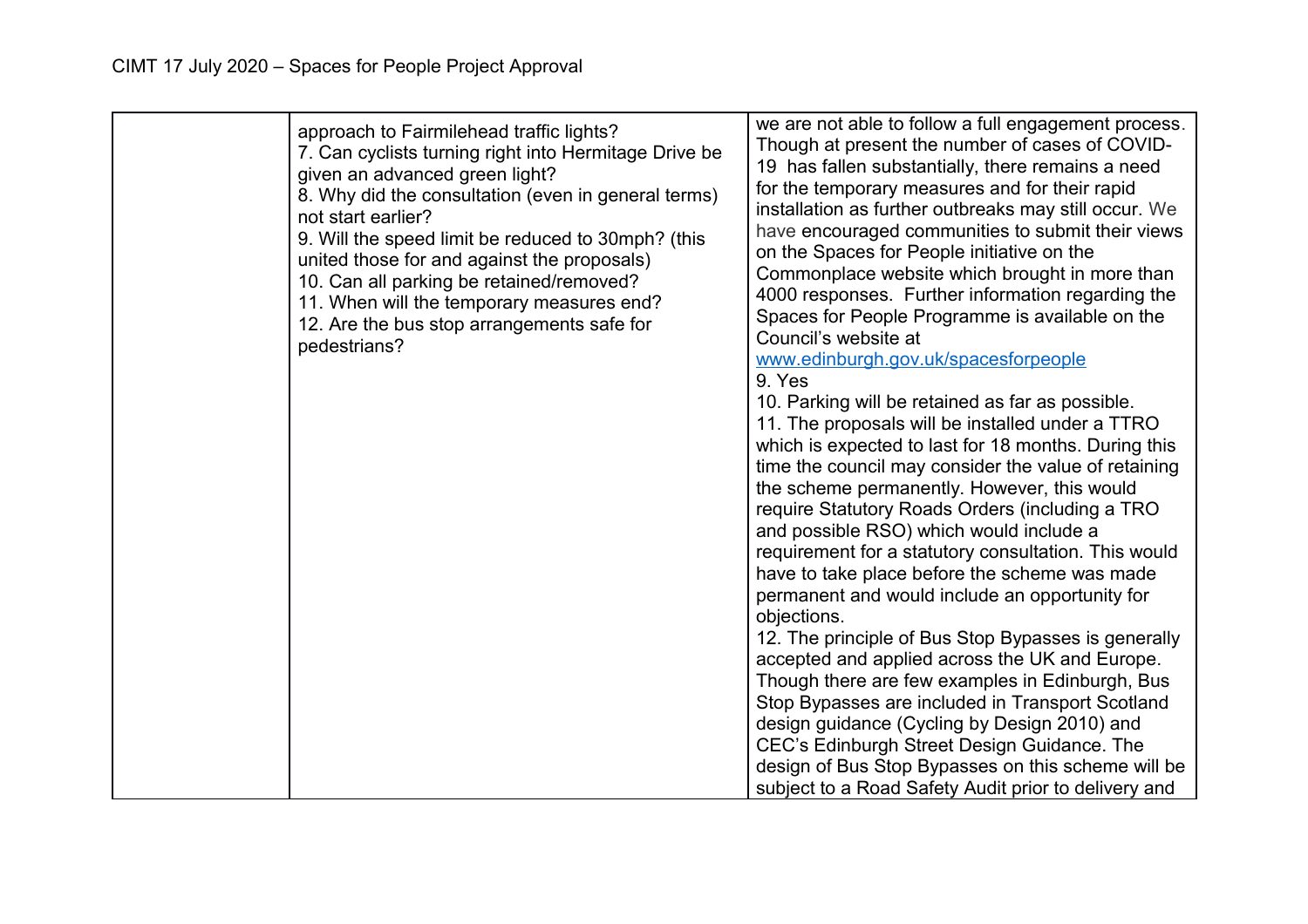|               |                                                                                                                                                                                                                                                                                                                                                                                                                                                                                                                                                                                                                                                                                                                                                                                                              | will include clear markings to cyclists to give way to                                                                                                                                                                                        |
|---------------|--------------------------------------------------------------------------------------------------------------------------------------------------------------------------------------------------------------------------------------------------------------------------------------------------------------------------------------------------------------------------------------------------------------------------------------------------------------------------------------------------------------------------------------------------------------------------------------------------------------------------------------------------------------------------------------------------------------------------------------------------------------------------------------------------------------|-----------------------------------------------------------------------------------------------------------------------------------------------------------------------------------------------------------------------------------------------|
|               |                                                                                                                                                                                                                                                                                                                                                                                                                                                                                                                                                                                                                                                                                                                                                                                                              | people embarking/ alighting buses.                                                                                                                                                                                                            |
| <b>Spokes</b> | We strongly support this proposal for temporary<br>segregation on A702. Protected cycleways on<br>this road have been a long-desired addition to an<br>area with virtually no safe cycling options. We<br>believe giving this protected space for cycling in both<br>directions will enable far more people to<br>cycle within the broader Fairmilehead area. We also<br>believe that the proposals will benefit pedestrians, as<br>the cycleways will act as a buffer between the<br>pavement and the carriageway. We are therefore<br>hopeful that the proposals will form the beginnings of<br>a safe cycle network in South Edinburgh, and hope<br>that they can be implemented with minimal delay.<br>Such a network must include a safe route connecting<br><b>Greenbank Crossroads to Morningside</b> |                                                                                                                                                                                                                                               |
| Spokes        | The wand spacing should be sufficient to allow<br>cyclists to time their decision to move into the vehicle<br>lane for turning right throughout the whole road. This<br>is an issue which is difficult for cyclists at present and<br>the proposals are neutral in that respect. Should the<br>segregation become more permanent or solid<br>consideration would have to be given to how this<br>would work                                                                                                                                                                                                                                                                                                                                                                                                  | There will be $4 - 5$ m spacing between wands                                                                                                                                                                                                 |
|               | Cycle lane colouring: All stretches of unsegregated<br>cycle lane should be red-screeded, particularly where<br>the cycle lane crosses a side road, in order to give<br>them clear priority over turning traffic. This has been<br>included in the plans in a couple of places, but<br>should be done at every side road, as well as at<br>entrance and exit to the petrol station. If any                                                                                                                                                                                                                                                                                                                                                                                                                   | Red screed is being used only across side roads<br>where the level of traffic or the layout of the side<br>road is deemed to cause a significant hazard. This<br>is for budgetary reasons.<br>There is not currently any resurfacing planned. |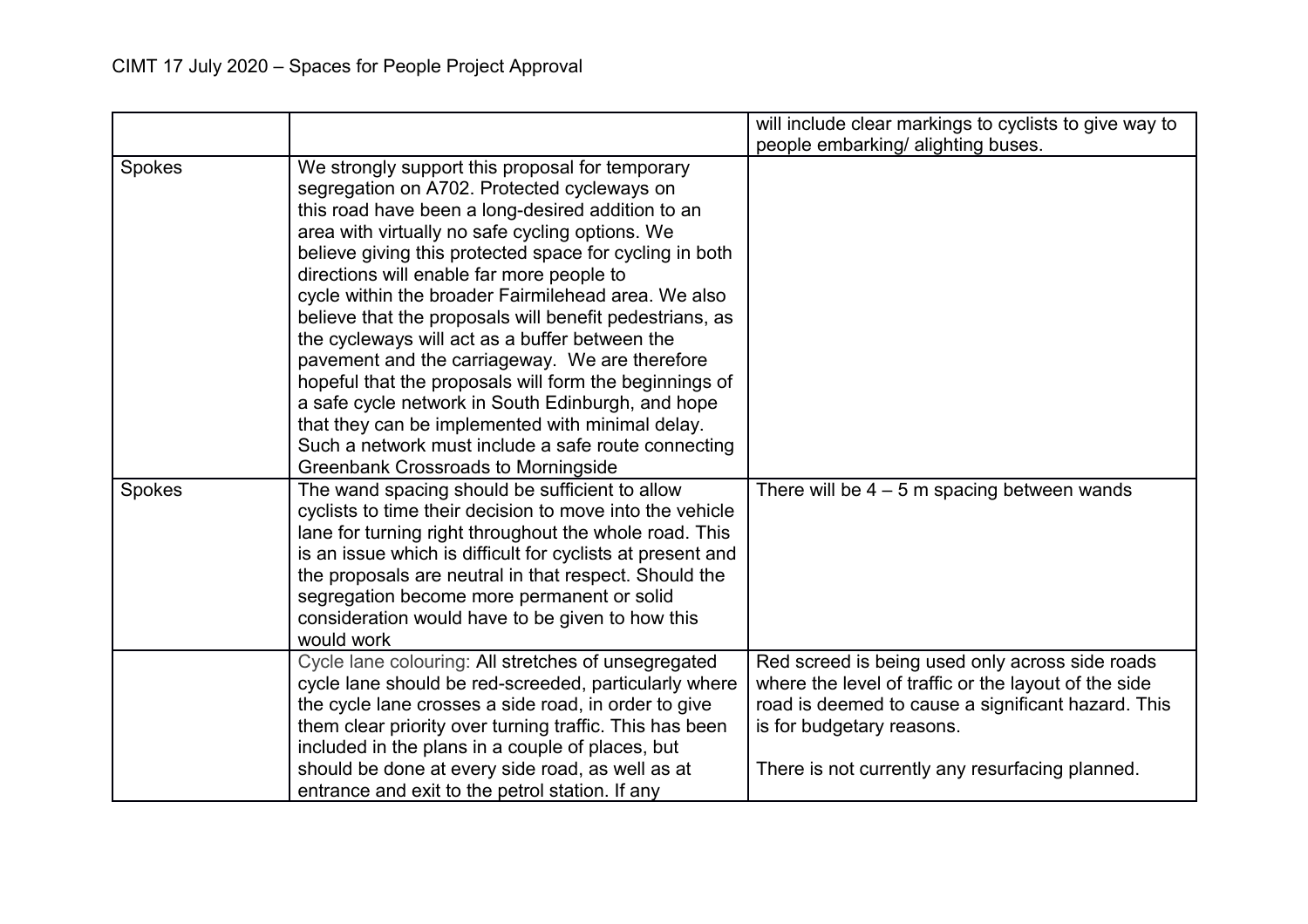| resurfacing is done prior to the temporary<br>infrastructure being installed, the cycle lanes should<br>be red-chipped, even in segregated<br>sections, as long as this would not result in the                                                                                                                                                                                                                                                                                                                                                                                                                                                                                     | Give way markings will be before the cyclelane.                                                                                                                                                                           |
|-------------------------------------------------------------------------------------------------------------------------------------------------------------------------------------------------------------------------------------------------------------------------------------------------------------------------------------------------------------------------------------------------------------------------------------------------------------------------------------------------------------------------------------------------------------------------------------------------------------------------------------------------------------------------------------|---------------------------------------------------------------------------------------------------------------------------------------------------------------------------------------------------------------------------|
| project being delayed. At junctions, consideration<br>should be setting the stop line on the side road back                                                                                                                                                                                                                                                                                                                                                                                                                                                                                                                                                                         | The cyclelane is generally $1.5 - 2m$ wide.                                                                                                                                                                               |
| the cycle lane, to stop motorists encroaching on the<br>cycle lane. Consideration should also be given to<br>making the cycle lanes wider where they pass side<br>roads.                                                                                                                                                                                                                                                                                                                                                                                                                                                                                                            | We will consider adding cycle logos to side road<br>crossings.                                                                                                                                                            |
| Parking-protected cycle lanes: We are pleased to<br>see these being trialled in these temporary schemes.<br>Again, we hope that monitoring and evaluation will<br>take place in order to inform the design of future<br>permanent<br>schemes. There are a few places where the<br>temporary kerb layout could be adjusted in order to<br>tighten<br>the radius of the junction. This is needed to ensure<br>that drivers turning into and out of the side<br>street do so at a safe speed. This is especially<br>important since parking-protected cycle lanes will be<br>a new addition to Edinburgh, and so many drivers will<br>not have encountered them before. Such locations | We are working on the development of a monitoring<br>and evaluation programme for the Spaces for<br>People projects.<br>We will seek to use hatching and segregation units<br>to reduce junction radii where practicable. |
| Crescent.                                                                                                                                                                                                                                                                                                                                                                                                                                                                                                                                                                                                                                                                           |                                                                                                                                                                                                                           |
| Speed limit reduction: We believe the speed limit on<br>these roads should be reduced to 30mph. We<br>understand that there are existing proposals to<br>accomplish this on a permanent basis, and hope that                                                                                                                                                                                                                                                                                                                                                                                                                                                                        | This will be carried out.                                                                                                                                                                                                 |
|                                                                                                                                                                                                                                                                                                                                                                                                                                                                                                                                                                                                                                                                                     | slightly before<br>include the junctions with Riselaw Place and Riselaw<br>these can be included in the temporary scheme as                                                                                               |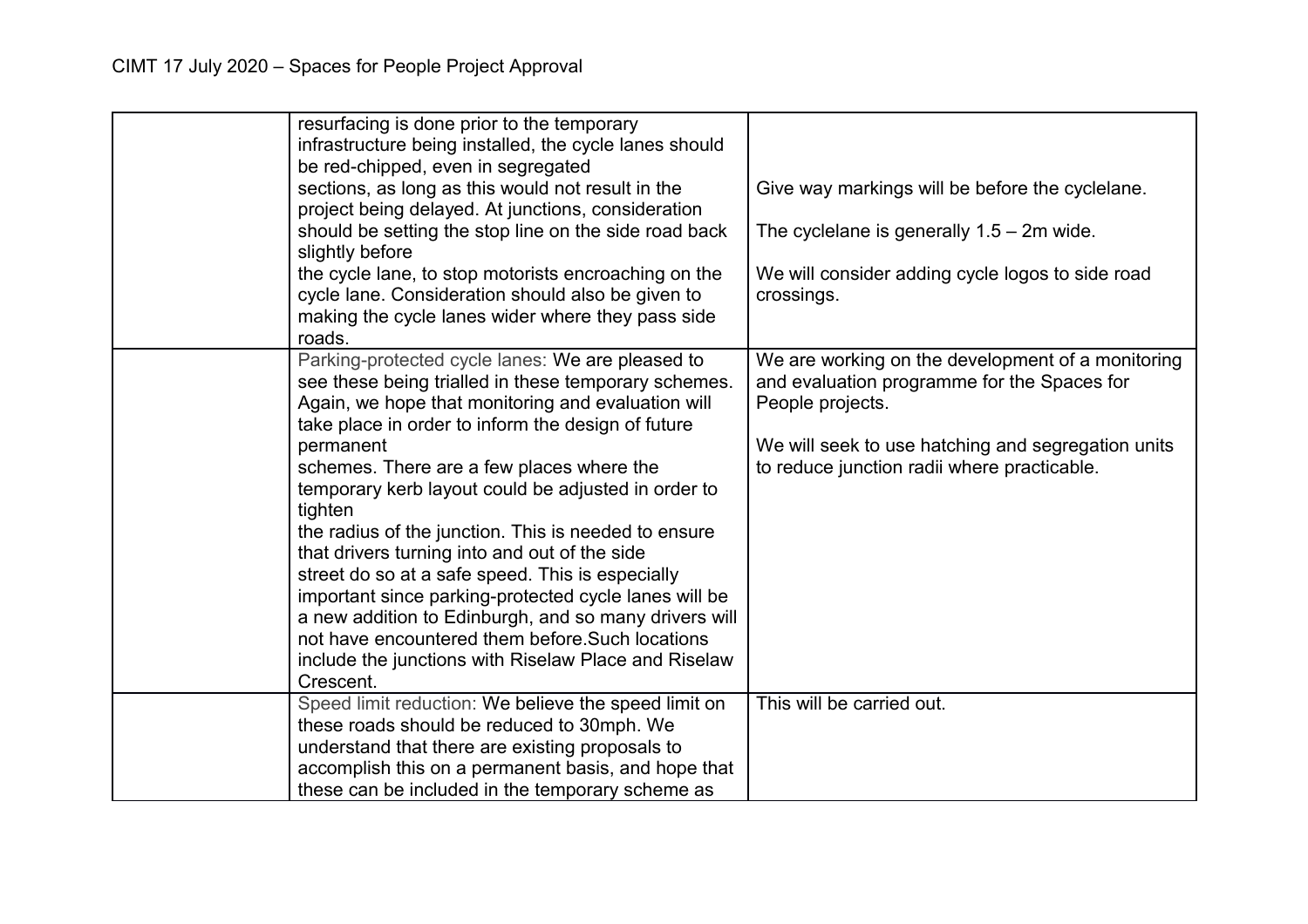|                                  | well.                                                                                                                                                                                                                                                                                                                                                                                                                                                                                   |                                                                                                                                                                         |
|----------------------------------|-----------------------------------------------------------------------------------------------------------------------------------------------------------------------------------------------------------------------------------------------------------------------------------------------------------------------------------------------------------------------------------------------------------------------------------------------------------------------------------------|-------------------------------------------------------------------------------------------------------------------------------------------------------------------------|
| <b>Edinburgh Access</b><br>Panel | Please protect pedestrians from cyclists with as<br>much segregation as possible.                                                                                                                                                                                                                                                                                                                                                                                                       | Cycleways are fully segregated from footways.                                                                                                                           |
|                                  | At floating bus stops, it's essential to take effective<br>measures to slow cyclists right down as they<br>approach - eg with chicanes, rumble strips,<br>pedestrian crossings and signage.                                                                                                                                                                                                                                                                                             | There will be clear markings that cyclists should<br>reduce speed on the approach to bus stop<br>bypasses, and should give way to people<br>embarking/ alighting buses. |
|                                  | Please ensure that any special equipment that you<br>propose like the Rediweld Buspad and the Vectorial<br>Floating Bus Stop is thoroughly vetted for the safety<br>of pedestrians including those with a vision, mobility<br>or cognitive impairment                                                                                                                                                                                                                                   | Careful consideration will be given to the materials<br>to be used for floating bus stops.                                                                              |
|                                  | Please make sure that access and parking provision<br>for blue badge holders is at least equivalent to their<br>current access and provision.                                                                                                                                                                                                                                                                                                                                           | Parking and access for blue badge holders will be<br>retained wherever possible.                                                                                        |
| <b>Living Streets</b>            | We support improvements to cycling infrastructure<br>which encourages cycling and reduces motor traffic,<br>so long as it is not detrimental to the actual and<br>potential walking environment. Organisations like<br>Spokes have rightly been very clear that new space<br>for cycling must come from space for motor vehicles,<br>rather than for walking. We therefore wish to record<br>our support for the overall programme. However, we<br>have two significant qualifications. |                                                                                                                                                                         |
|                                  | <b>Pedestrian improvements</b>                                                                                                                                                                                                                                                                                                                                                                                                                                                          |                                                                                                                                                                         |
|                                  | It is hard to see *any* improvements for people<br>walking in these schemes? While general pavement<br>widening may be difficult to achieve simultaneously<br>with installation of cycle lanes, this should be a                                                                                                                                                                                                                                                                        |                                                                                                                                                                         |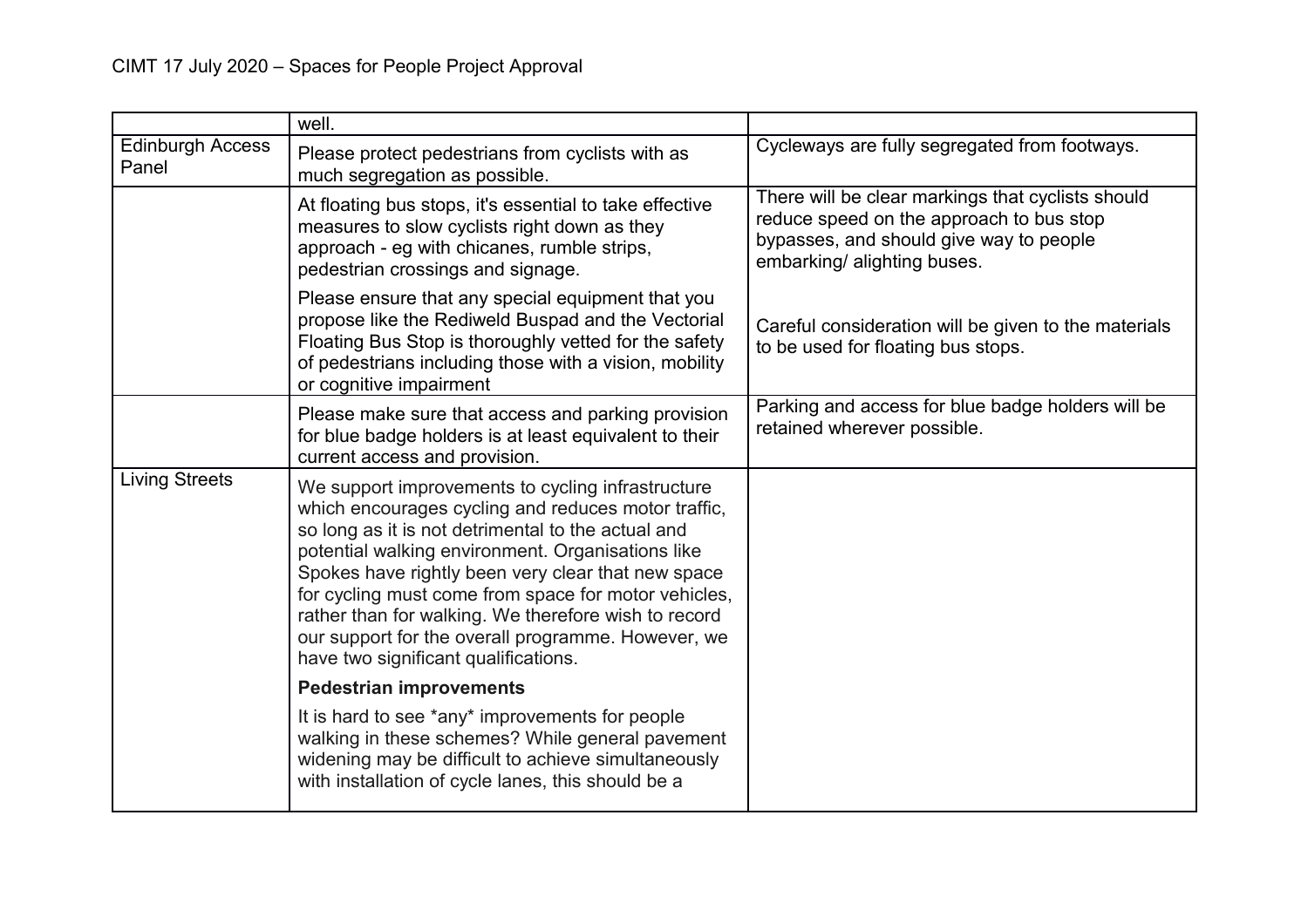| priority where pavements are especially narrow (eg<br>south side of Ferry Road). We would expect to see at<br>least significant efforts to remove pavement clutter<br>such as signage poles and guard rails and simple<br>measures such as cutting back hedges, sweeps of<br>roadworks debris (traffic cones, sandbags, etc.) We<br>also want to priority for pedestrians increased at all<br>signalled junctions. Given that almost everyone is a<br>pedestrian in their own neighbourhood, such<br>measures are also likely to increase local support for<br>these schemes, including among people who don't<br>cycle. | These proposals include the removal of Guardrail at<br>various locations.                                                                                                                                                                                                                                                                                     |
|--------------------------------------------------------------------------------------------------------------------------------------------------------------------------------------------------------------------------------------------------------------------------------------------------------------------------------------------------------------------------------------------------------------------------------------------------------------------------------------------------------------------------------------------------------------------------------------------------------------------------|---------------------------------------------------------------------------------------------------------------------------------------------------------------------------------------------------------------------------------------------------------------------------------------------------------------------------------------------------------------|
| <b>Floating Bus stops</b>                                                                                                                                                                                                                                                                                                                                                                                                                                                                                                                                                                                                |                                                                                                                                                                                                                                                                                                                                                               |
| We note that there are dozens of 'bus stop bypasses'<br>or 'floating bus stops' proposed in these cycle<br>schemes, which route cyclists between the bus stop<br>and the pavement, rather than on the road. There<br>appear to be at least: 13 on Comiston Road, 10 on<br>Ferry Road, 9 in Wester Hailes, 7 on Meadow Place<br>Road and 5 on Fountainbridge.                                                                                                                                                                                                                                                             | The principle of Bus Stop Bypasses is generally<br>accepted and applied across the UK and Europe.<br>Though there are few examples in Edinburgh, Bus<br>Stop Bypasses are included in Transport Scotland<br>design guidance (Cycling by Design 2010) and<br>CEC's Edinburgh Street Design Guidance. The<br>design of Bus Stop Bypasses on this scheme will be |
| As the Council's Active Travel team is well aware,<br>the Living Streets Edinburgh Group has never been<br>happy with this design concept which means that bus<br>passengers boarding - and especially alighting from -<br>buses have to cross a cycle way and may therefore<br>unexpectedly encounter a cyclist, possibly travelling<br>at considerable speed. While we recognise the<br>benefits for cyclists, this design can only<br>disadvantage bus users and pedestrians, especially<br>older people and blind people, many of whose<br>representative organisations have objected to the                         | subject to a Road Safety Audit prior to delivery and<br>will include clear markings to cyclists to give way to<br>people embarking/ alighting buses.                                                                                                                                                                                                          |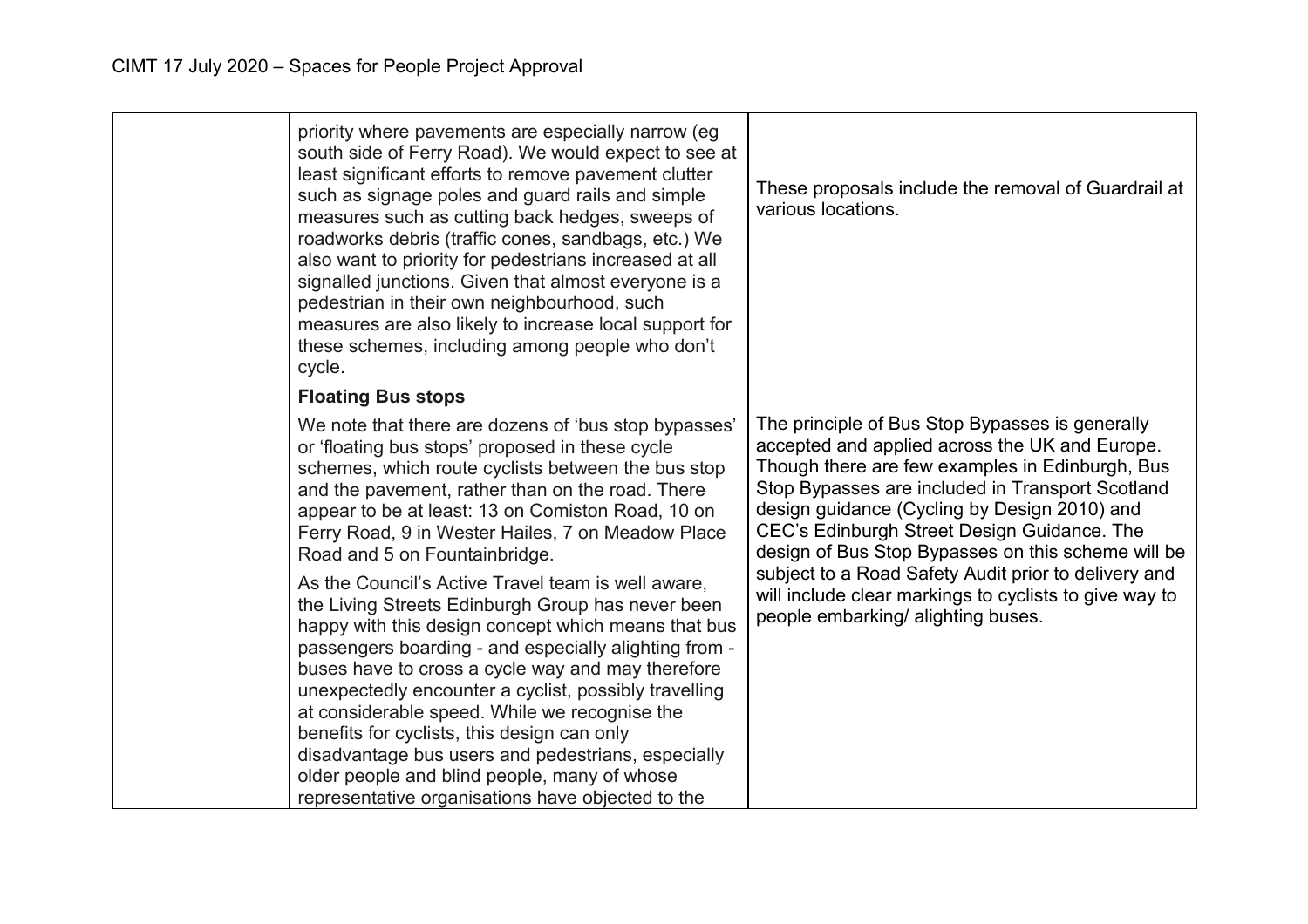|        | design concept.<br>Living Streets Edinburgh did not object to the first<br>Leith Walk examples, on the understanding that a full<br>monitoring and evaluation was carried out. The<br>Council eventually agreed to this in 2017 but<br>although we understand that this exercise has long<br>been completed, it has never been published. It is<br>wholly inappropriate to use the Covid19 pandemic<br>and 'spaces for everyone' programme as the means<br>for the sudden mass installation of these<br>controversial bus stop designs at virtually no notice<br>and with minimal consultation. | The results of the monitoring carried out on the<br>Leith Walk Bus Stop Bypasses has been shared in<br>summary with Living Streets, detailing that both the<br>number and severity of interactions between cyclists<br>and pedestrians at these locations are very low. |
|--------|-------------------------------------------------------------------------------------------------------------------------------------------------------------------------------------------------------------------------------------------------------------------------------------------------------------------------------------------------------------------------------------------------------------------------------------------------------------------------------------------------------------------------------------------------------------------------------------------------|-------------------------------------------------------------------------------------------------------------------------------------------------------------------------------------------------------------------------------------------------------------------------|
|        | We therefore strongly oppose their inclusion in the<br>Council's current proposals. We suggest that instead,<br>a much wider review exercise is taken at a later date,<br>to consider the use of floating bus stops in the city<br>strategically, once evaluation evidence is in the<br>public domain. This should involve all relevant<br>interests - walking, cycling, bus passengers, disability<br>groups, etc.                                                                                                                                                                             |                                                                                                                                                                                                                                                                         |
| Public | Over 140 emails received both in favour and against.<br>Those in favour commented:                                                                                                                                                                                                                                                                                                                                                                                                                                                                                                              |                                                                                                                                                                                                                                                                         |
|        | It is excellent proposal which is much needed.<br>It will improve cycling safety and encourage<br>more people to cycle.<br>Cycling reduces pollution, improves cardiovascular<br>fitness and mental wellbeing.<br>It is cheaper than car travel and has less                                                                                                                                                                                                                                                                                                                                    |                                                                                                                                                                                                                                                                         |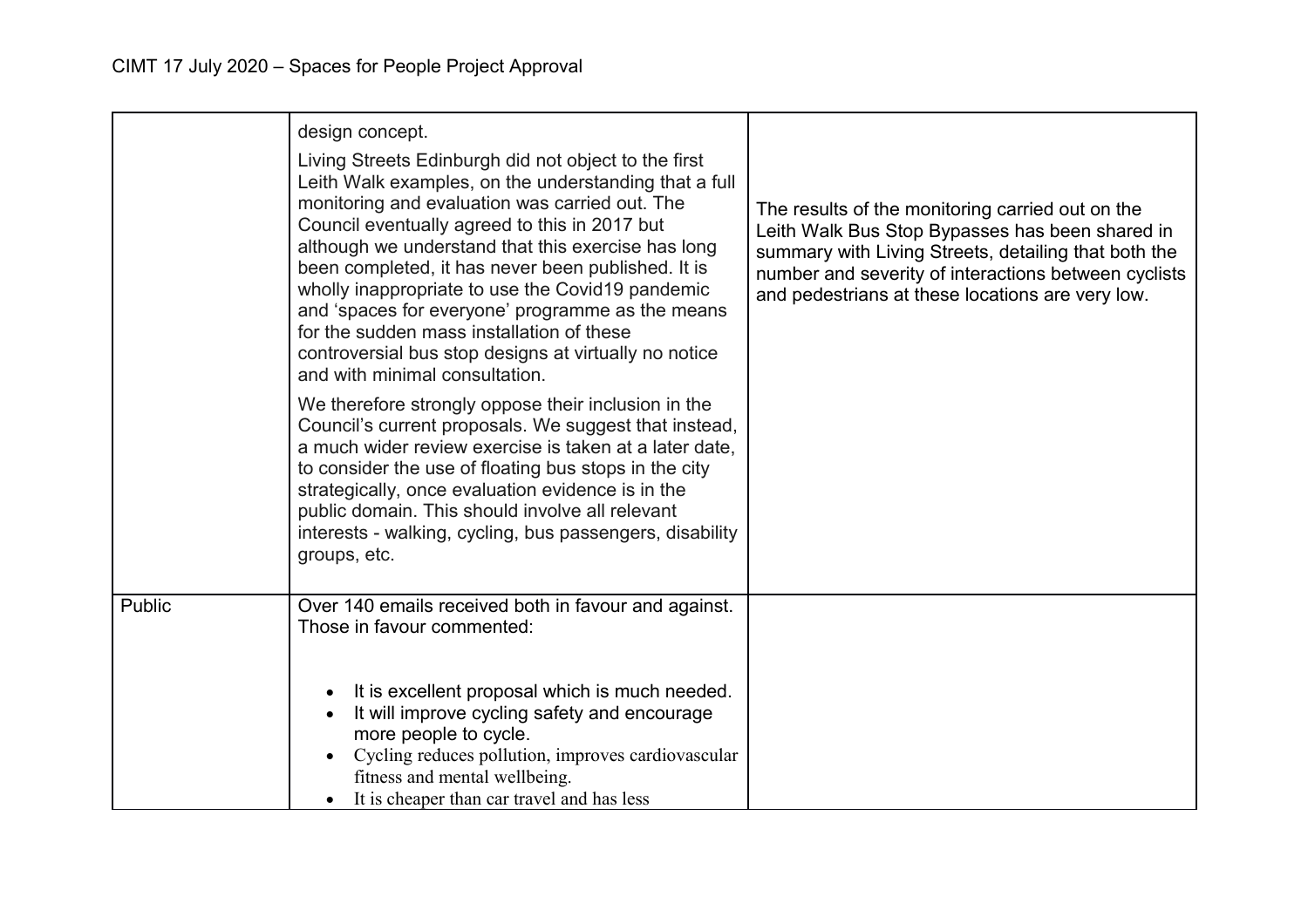| environmental impact.<br>More bikes will fit on a road than cars. |                                                  |
|-------------------------------------------------------------------|--------------------------------------------------|
|                                                                   |                                                  |
| Cyclists need the segregated lanes here for safe                  |                                                  |
| cycling on the hill.                                              |                                                  |
| One major benefit of the lockdown has been the                    |                                                  |
| creation of space on the street for a wide variety of             |                                                  |
| other road users -- including a much wider range of               |                                                  |
| cyclists of all ages who normally are concerned                   |                                                  |
| about traffic.                                                    |                                                  |
| Please consolidate these gains by finally building<br>$\bullet$   |                                                  |
| the infrastructure we so desperately need.                        |                                                  |
|                                                                   |                                                  |
|                                                                   |                                                  |
| Very strong support for the reduction of speed limit              |                                                  |
| from $40$ to $30$ .                                               |                                                  |
|                                                                   |                                                  |
| Other key themes and comments include:                            |                                                  |
|                                                                   |                                                  |
| Engagement process not open and                                   | 1. Addressed above                               |
| transparent, difficult to find information about                  | 2. Addressed above                               |
| the proposals                                                     | 3. Parking retained as far as possible,          |
| Concerns about the safety of accessing and                        | especially at locations with no driveways.       |
| exiting driveways in Comiston                                     | 4. As above.                                     |
| Road/Buckstone Terrace                                            | Only one bus stop will be removed,<br>5.         |
| Loss of parking and the impact this will have                     | southbound immediately south of Greenbank        |
| on shops and for residents, in particular older                   | Crossroads.                                      |
| people and those with disabilities                                | 6. Addressed above.                              |
| Where will people with no driveways park their                    | No anticipated impact on traffic<br>7.           |
| cars?                                                             | displacement.                                    |
| Removal of bus stops and impact on bus                            |                                                  |
| times                                                             | No anticipated impact on congestion due to<br>8. |
| Concerns about the safety of 'floating bus                        | retention of Bus Lanes and approach lanes        |
|                                                                   | at signalled junctions.                          |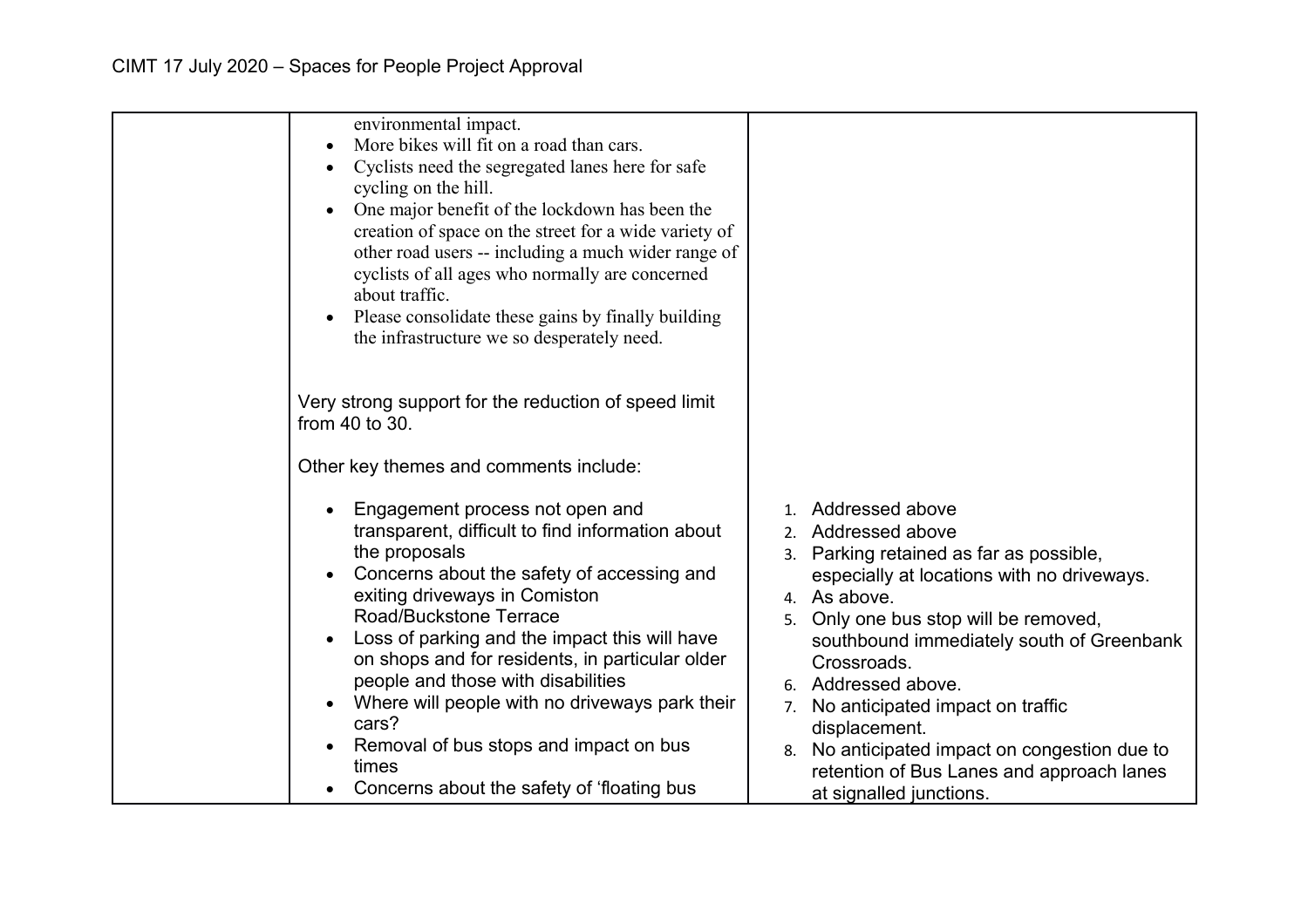| place?<br>Reduce pavement clutter and extend pavement in<br>Public<br>Guardrail will be removed.<br>narrower areas. Marked waiting areas needed<br>(Commonplace<br>Bus stop islands will enable social distancing while<br>outside bus stops and shops.<br>passing people waiting for buses.<br>Speed limit will be reduced to 30mph.<br>Reduce speed/volume of traffic and improve<br>crossings. Reduce to 30mph particularly outside<br>shops.<br>Segregated cycleways will be added on each side<br>of Comiston Road.<br>Add segregated cycle lane.<br>The ability to park will be retained wherever<br>possible.<br>Restrict/suspend vehicle parking. | stops'<br>Displacement of traffic<br>Will cause congestion, increase pollution<br>Proposal not necessary, pavements and road<br>wide enough for social distancing<br>Need to ensure access for emergency<br>services<br>Why is the Council proposing changes now<br>when we are moving out of lockdown?<br>Simpler, cheaper, longer term solutions exist<br>Lack of evidence, what studies have been<br>undertaken?<br>Removal of guardrail will make less safe<br>Money could be better spent on maintenance<br>of pavements etc<br>Support for and against reopening of Braid<br>Road<br>How long will the temporary measures be in | 9. Necessity outlined above.<br>10. Emergency services are aware.<br>11. Addressed above.<br>12. It is unclear what is being suggested.<br>13. Numerous responses to Commonplace, clear<br>evidence of support and demand for cycling<br>infrastructure in Bike Life Edinburgh report.<br>14. Under Edinburgh Street Design Guidance<br>there is a presumption against guardrail.<br>15. Project is fully funded by Scottish<br>Government Money would not be available<br>for resurfacing pavements, etc.<br>16. Braid Road is separate scheme.<br>17. Addressed above (18 months under TTRO) |
|-----------------------------------------------------------------------------------------------------------------------------------------------------------------------------------------------------------------------------------------------------------------------------------------------------------------------------------------------------------------------------------------------------------------------------------------------------------------------------------------------------------------------------------------------------------------------------------------------------------------------------------------------------------|---------------------------------------------------------------------------------------------------------------------------------------------------------------------------------------------------------------------------------------------------------------------------------------------------------------------------------------------------------------------------------------------------------------------------------------------------------------------------------------------------------------------------------------------------------------------------------------------------------------------------------------|------------------------------------------------------------------------------------------------------------------------------------------------------------------------------------------------------------------------------------------------------------------------------------------------------------------------------------------------------------------------------------------------------------------------------------------------------------------------------------------------------------------------------------------------------------------------------------------------|
| Consider floating bus stops.<br>Floating bus stops will be installed.                                                                                                                                                                                                                                                                                                                                                                                                                                                                                                                                                                                     |                                                                                                                                                                                                                                                                                                                                                                                                                                                                                                                                                                                                                                       |                                                                                                                                                                                                                                                                                                                                                                                                                                                                                                                                                                                                |